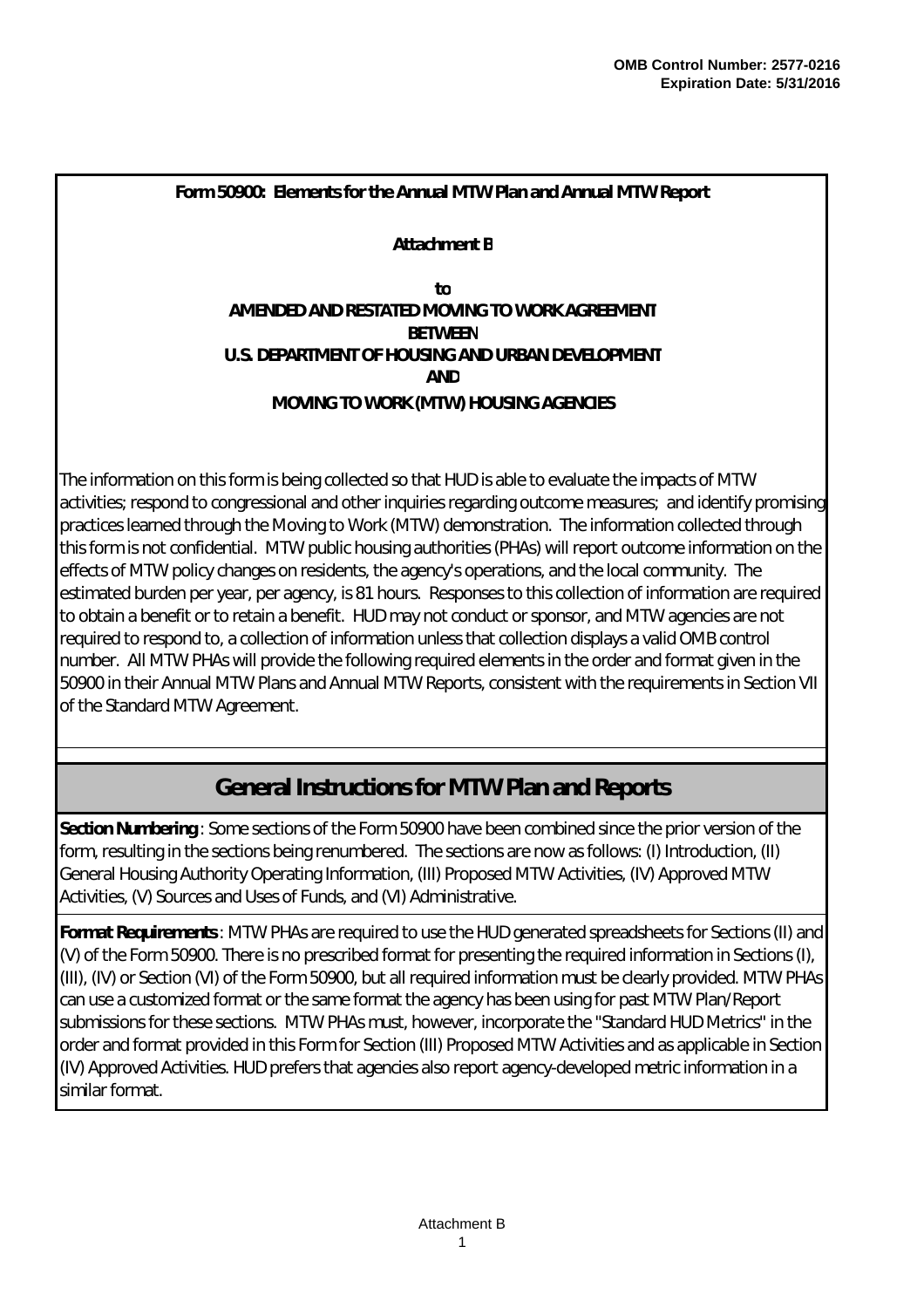*Submission Requirements (dissemination)* : MTW PHAs shall follow submission requirements as set forth in the Standard MTW Agreement and shall provide the initial submission of the Annual MTW Plan and the Annual MTW Report to HUD Headquarters and the agency's local HUD Field Office via an electronic format. Preferably, this transmittal will occur via email, but CD/DVD or USB flash drive submissions are acceptable. Submissions using File Transfer Protocol (FTP) and other forms of data download that require HUD staff to log-on to a web portal will require prior approval by the MTW Program Director.

*Submission Requirements (file type)* : The electronic submission shall include a searchable PDF version (not a scanned PDF) of the Plan/Report or a Microsoft Word document version of the Plan/Report. The body of the MTW Plan/Report shall be submitted as one file type and preferably in one file. The body shall include the HUD-generated spreadsheets for Sections (II) and (V) and the HUD Standardized Metrics incorporated into Sections (III) and (IV). Sections (II) and (V) should also be provided as a separate Microsoft Excel file. Supplemental materials (e.g. Capital Fund forms, signed Board Resolution, other appendix information) may be submitted in a different file type.

*Submission Requirements (hard copy)* : Once HUD has provided either an approval letter for the PHA's Annual MTW Plan or an acceptance letter for the PHA's Annual MTW Report, the PHA will submit a final hard copy and electronic copy of the Plan/Report to HUD Headquarters and the PHA's local HUD Field Office, as stated in the Standard MTW Agreement in Section VII.A.1.c. A hard copy of the Plan/Report is not required until an approval/acceptance letter is issued by HUD.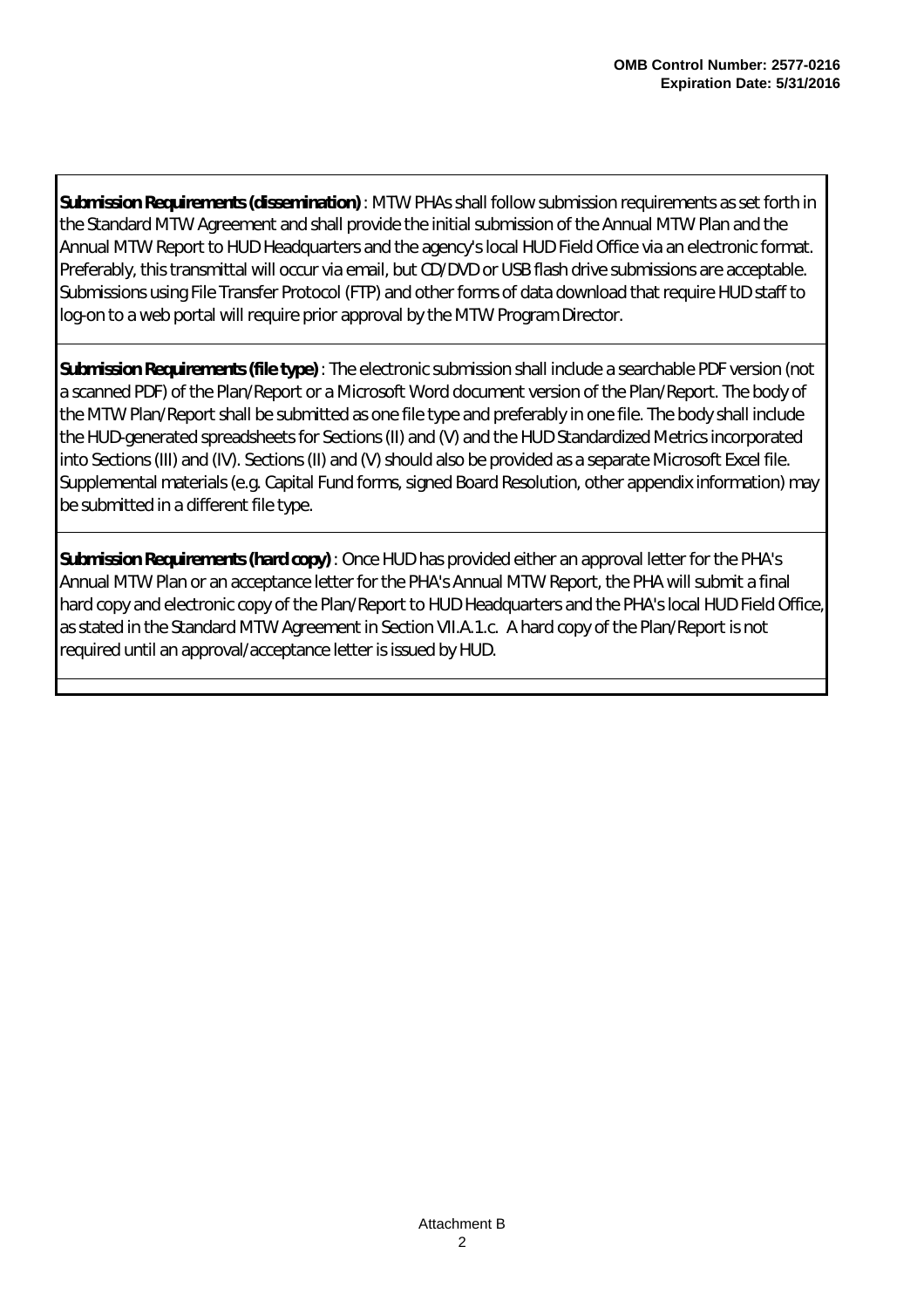# **Section-by-Section Instructions for MTW Plans and Reports**

## **Section I: Introduction**

*Generally* : PHAs will include short-term and long-term MTW goals and objectives in this section. This new section combines Sections I (Introduction) and IV (Long-Term MTW Plan) from the previous version of Form 50900: OMB Control Number 2577-0216, Expiration Date 12/31/2011.

## **Section II: General Housing Authority Operating Information**

*Generally* : A pre-formatted Microsoft Excel table has been provided for PHAs to report the required housing stock, leasing and waitlist information in this section. PHAs will copy and paste the HUD provided Microsoft Excel tables into the body of Section (II) in their Plan/Report. With the initial submittal of each Plan/Report to HUD, the PHA will also include the completed, separate Microsoft Excel file. A PHA may include updates to its historical housing stock or leasing tables as an appendix to the Plan/Report. The PHA may reference such an appendix in Section (II) of the Plan/Report to direct readers to this information.

*Section II.A Housing Stock Information*

*General Description of All Planned Capital Fund Expenditures*: PHAs are required to provide a general description of planned capital expenditures by development.

### *Section II.B: Leasing Information*

*Definition of Households Served* : "Households Served" under MTW includes all households that receive housing assistance, directly or indirectly, using any amount of MTW funds. Housing assistance through local, non-traditional MTW programs is included, as long as the activity conforms to the requirements stipulated in the Standard MTW Agreement and PIH Notice 2011-45.

*Categories of Households Served* : "Households Served" data will be reported in four categories: Federal MTW Public Housing Units Leased; Federal MTW Voucher (HCV) Units Utilized; Number of Units Occupied/Leased through Local Non-Traditional MTW Funded Tenant-Based Assistance Programs, and Number of Units Occupied/Leased through Local Non-Traditional MTW Funded Project-Based Assistance Programs. Additionally, HUD will track "Households Served through Local, MTW Funded Non-Traditional Services Only." These households, however, will not be included in the "Total Households Served/Units Leased" calculation used to determine if the PHA is continuing to assist substantially the same total number of eligible low-income families as would have had the agency not combined its funds (as set forth in PIH Notice 2013-2). The definitions for these categories are provided below.

• Federal MTW Public Housing Units Leased refers to the count of households that reside in any unit of housing authorized and funded under an Annual Contributions Contract (ACC) between the PHA and HUD pursuant to the U.S. Housing Act of 1937.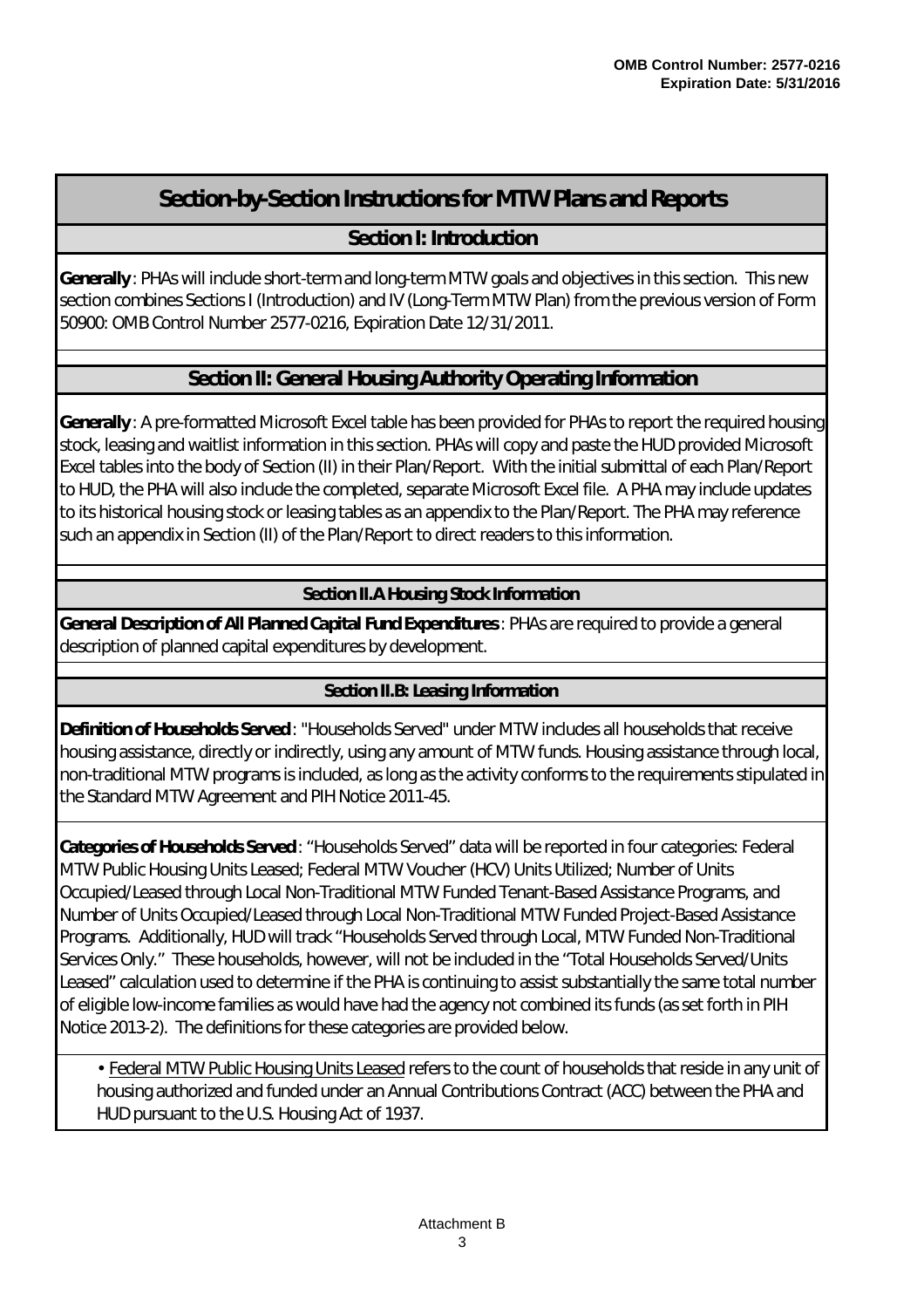• Federal MTW Voucher (HCV) Units Utilized refers to households that receive rental assistance through Housing Assistance Payment (HAP) Contracts (pursuant to an ACC between HUD and the PHA) paid for with MTW funds at a location selected by the household and not tied to a specific location OR households that receive rental assistance through HAP Contracts (pursuant to an ACC between HUD and the PHA) paid for with MTW funds at a specific location that is not public housing.

• Units Occupied/Leased through Local, Non-Traditional MTW Activities refers to households or families that receive assistance through an MTW tenant-based or project-based housing program, or other type of assistance (i.e. Homeownership) outside of Sections 8 and 9 of the 1937 Housing Act. This includes all households at or below 80% are median income (AMI) that receive housing through MTW funds but not through traditional Public Housing or Housing Choice Vouchers. This could include low-income housing tax-credit (LIHTC) households if MTW funds were used for development costs or as a subsidy, as well as households that benefit from MTW funds that are not direct rental subsidies but are used in the development of below-market rate units restricted to eligible households.

• Households Served through Local, MTW Funded Non-Traditional Services Only are households at or below 80% AMI provided services through the MTW-funded block grant and not assisted through any type of housing assistance for the fiscal year and over the course of the agency's participation in the demonstration. Households that are only receiving services and are also on one of the PHA's housing waiting lists should be included in this category.

### *Section II.C: Waitlist Information*

*Waitlist Information Submittal* : A pre-formatted Microsoft Excel template will collect three aspects of the PHA's aggregate waitlists, including: the waitlist type, the number of households on the waitlist and whether the waitlist is open or closed. Waitlist information will include those managed by the PHA and those managed by a third party. PHAs may include additional narrative to provide explanations for changes to the waitlist(s) in the body of the Plan/Report.

## **Section III: Proposed MTW Activities and Section IV: Approved MTW Activities**

*Use of Standard HUD Metrics*: PHAs are required to track all applicable "Standard HUD Metrics" under each statutory objective cited for the proposed MTW activity. Standard metrics must be given in the table format provided in the "HUD Standard Metrics" Section of the Form 50900 in order to allow analysis and aggregation across agencies for similar activities.

*Additional Metrics*: PHAs may report on agency-developed and previously established metrics in addition to the required HUD Standard Metrics.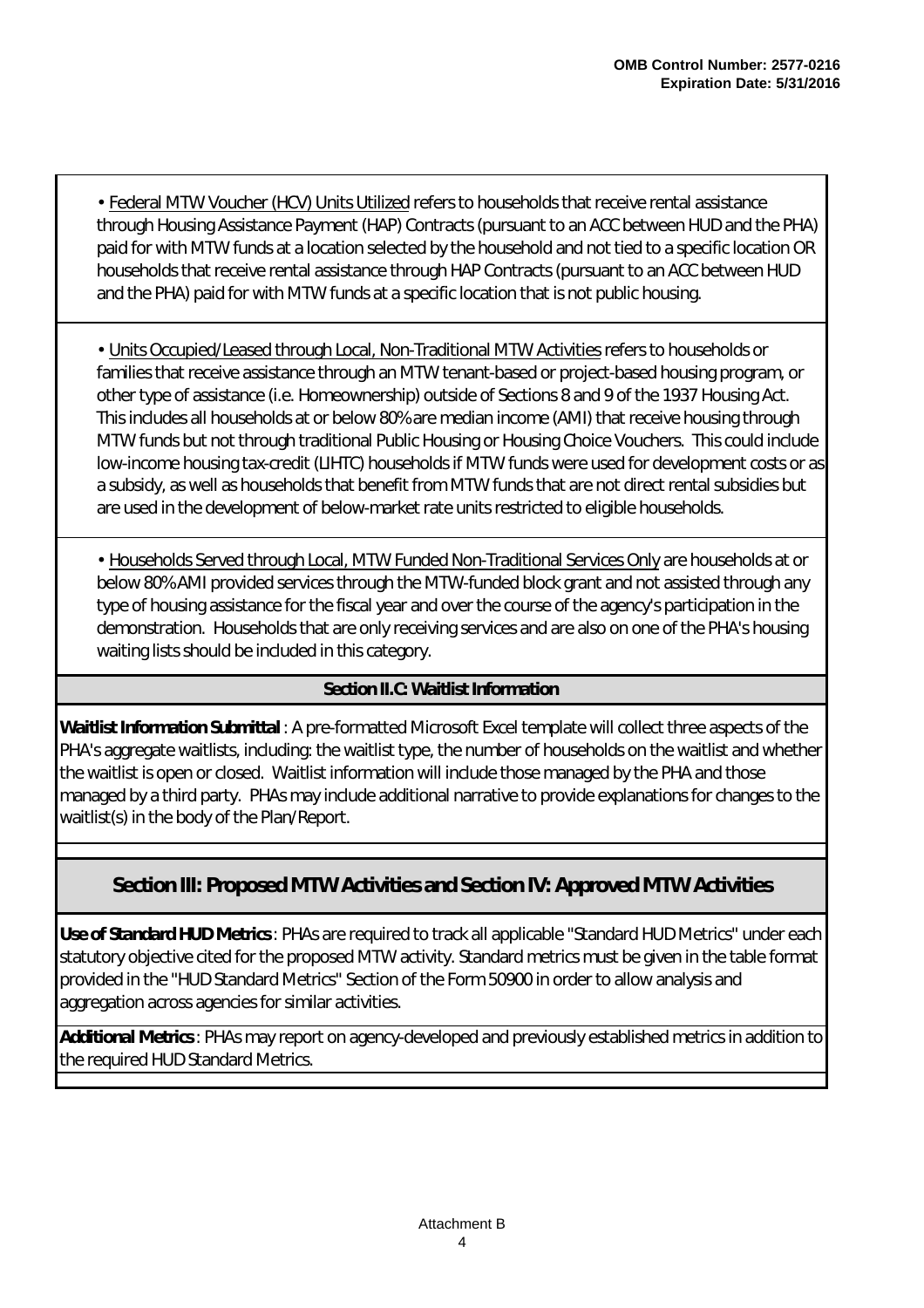### **Section IV: Approved MTW Activities**

*Generally* : This section includes four subsections: Implemented, Not Yet Implemented, On Hold, and Closed Out. Once an activity is approved it must be placed in Section (IV) under one of these four subcategories. Definitions of these categories are given below.

• Implemented includes MTW activities in which the PHA is actively engaged.

• Not Yet Implemented includes activities in which the PHA is not actively engaged but is preparing to implement in the future.

• On Hold includes activities that were previously implemented, that the PHA stopped implementing, but that the PHA plans to reactivate in the future.

• Closed Out includes activities that were MTW activities, but are now obsolete because they no longer require MTW authorization due to changes in regulation, activities completed because the PHA accomplished its stated objectives and no longer requires the use of MTW flexibility, activities that the PHA has decided to end before attaining the activity's objectives, or activities the PHA has never implemented and does not plan to implement at any point in the future. In the year the activity is ended the PHA is required to provide information about the outcomes of the activity.

*Use of Standard HUD Metrics*: Standard metrics must be shown in the table format provided in the "HUD Standard Metrics" Section of the Form 50900 in order to allow analysis and aggregation across agencies for similar activities.

• *Ongoing, Implemented Activities:* PHAs are required to use all of the applicable "Standard HUD Metrics" under each statutory objective cited for the approved MTW activities in the "Implemented" category.

• *Not Yet Implemented and On Hold Activities:* Since the PHA would not currently be engaged in these categories of approved activities, it is not necessary to include Standard HUD Metrics until implementation.

• C*losed Out Activities:* PHAs are required to use all of the applicable "Standard HUD Metrics" under each statutory objective cited in the final reporting of activities in the "Closed Out" category.

*Significant Changes to Activities*: HUD requires PHAs to re-propose activities that require "significant changes." A "significant change" occurs when the nature of the activity has changed such that an additional MTW authorization is needed OR when a PHA fundamentally changes the nature and scope of an activity to the extent that there is the potential for a different impact on residents (e.g. changing the calculation of rent). In these cases, the activity must undergo a new public process. HUD reserves the right to determine on a case-by-case basis if the change made to an activity crosses this threshold and therefore requires the activity to be re-proposed.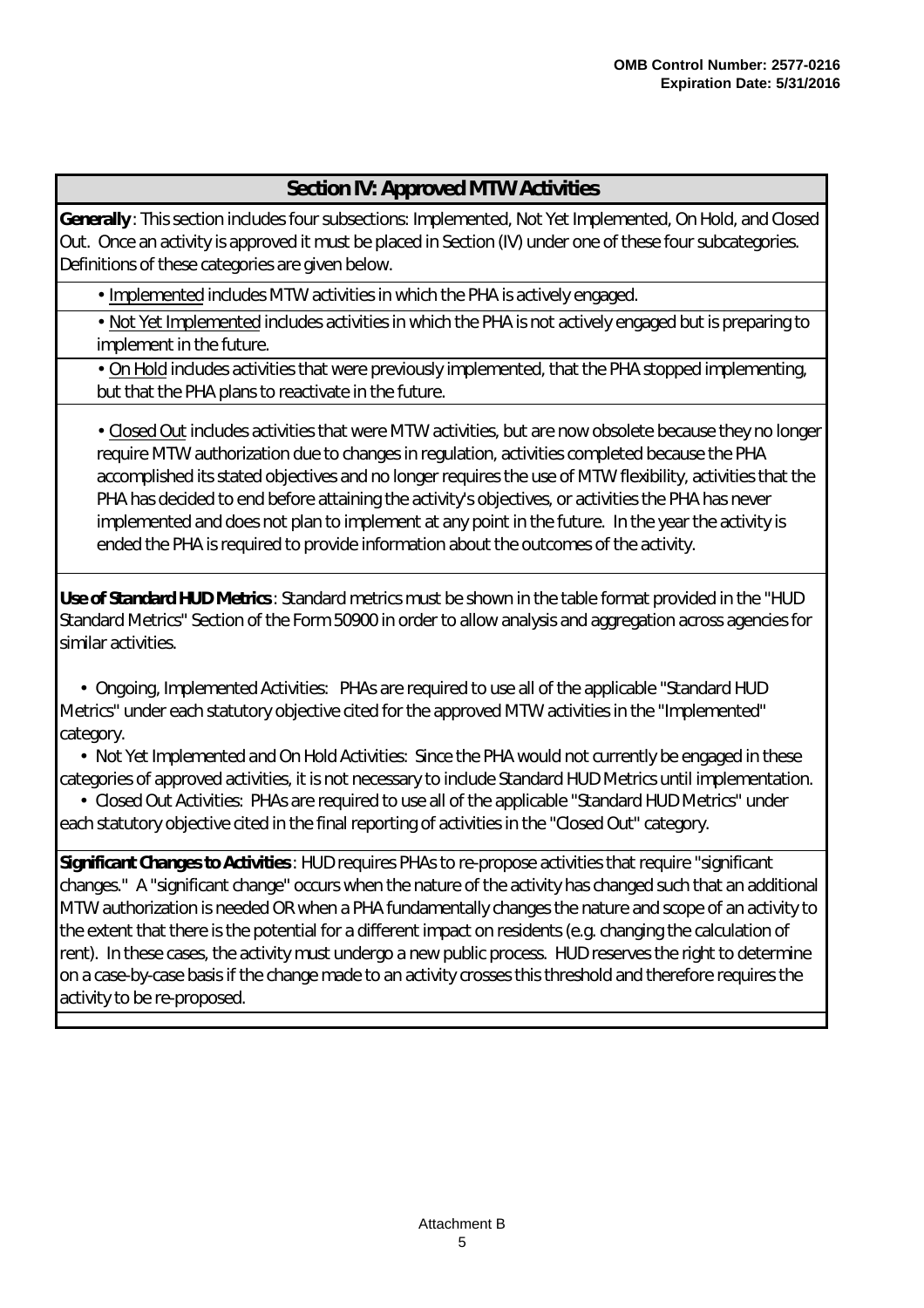### **Section V: MTW Sources and Uses of Funds**

*Generally* : A pre-formatted Microsoft Excel table has been provided for PHAs to report the required information in this section. PHAs will copy and paste the HUD-provided Microsoft Excel tables into the body of Section (V) in their Plan/Report. With the initial submittal of the Plan/Report to HUD, the PHA will also include the completed, separate Microsoft Excel file. A PHA may include additional information regarding sources and uses of funding as an appendix to the Plan/Report. The PHA may reference such an appendix in Section (V) of the Plan/Report to direct readers to this information.

## **Section VI: Administrative**

*Board Resolution Submittal* : There is no predetermined format for submission of the required resolution signed by the Board of Commissioners or other authorized PHA official adopting the Annual MTW Plan Certification of Compliance.

*Certification of Meeting the MTW Statutory Requirements Submittal* : There is no predetermined format for submission with the Annual MTW Report of the required certification that the PHA has met the three MTW statutory requirements.

## **Additional Appendix Items**

*Appendix Information Submittal* : The PHA may submit additional appendix items as it deems appropriate. Particular MTW PHAs may be required to submit additional appendix items depending on the content of the particular Standard MTW Agreement and Annual MTW Plan (examples include RHF Plan, Local Asset Management Plan, etc.)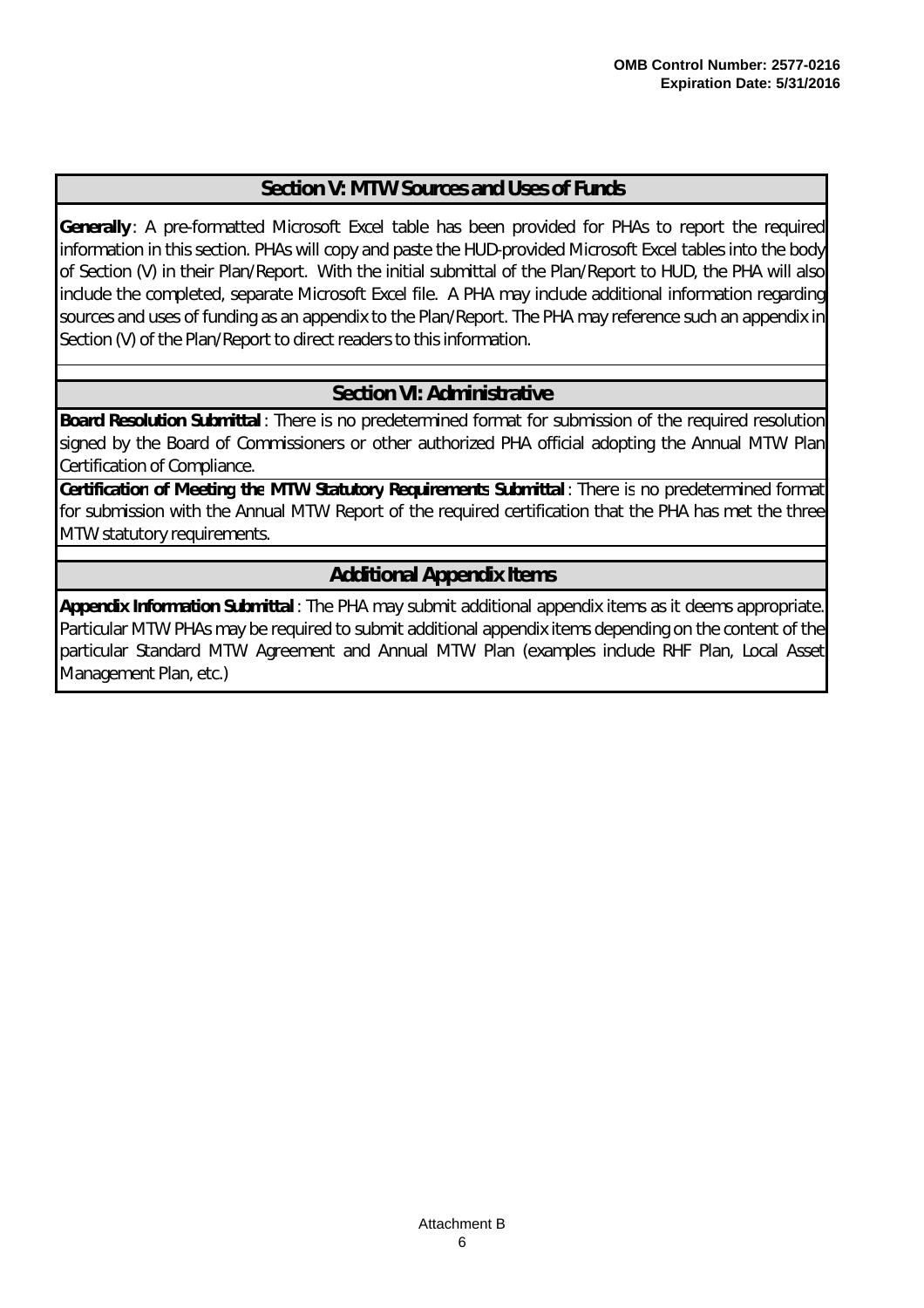| Form 50900: Elements for the Annual MTW Plan and Annual MTW Report                                                                                                                                                                                                                                                                                                                                                                                                                                                                                                                                                                                                                                                                                                                                                                                                                                                 |                                                                                                                                                                                                                                             |  |  |  |
|--------------------------------------------------------------------------------------------------------------------------------------------------------------------------------------------------------------------------------------------------------------------------------------------------------------------------------------------------------------------------------------------------------------------------------------------------------------------------------------------------------------------------------------------------------------------------------------------------------------------------------------------------------------------------------------------------------------------------------------------------------------------------------------------------------------------------------------------------------------------------------------------------------------------|---------------------------------------------------------------------------------------------------------------------------------------------------------------------------------------------------------------------------------------------|--|--|--|
| <b>Attachment B</b>                                                                                                                                                                                                                                                                                                                                                                                                                                                                                                                                                                                                                                                                                                                                                                                                                                                                                                |                                                                                                                                                                                                                                             |  |  |  |
| (I) Introduction                                                                                                                                                                                                                                                                                                                                                                                                                                                                                                                                                                                                                                                                                                                                                                                                                                                                                                   |                                                                                                                                                                                                                                             |  |  |  |
| <b>Annual MTW Plan</b>                                                                                                                                                                                                                                                                                                                                                                                                                                                                                                                                                                                                                                                                                                                                                                                                                                                                                             | <b>Annual MTW Report</b>                                                                                                                                                                                                                    |  |  |  |
| A. Table of Contents, which includes all the<br>required elements of the Annual MTW Plan; and                                                                                                                                                                                                                                                                                                                                                                                                                                                                                                                                                                                                                                                                                                                                                                                                                      | A. Table of Contents, which includes all the<br>required elements of the Annual MTW Report;<br>and                                                                                                                                          |  |  |  |
| B. Overview of the PHA's short-term and long-<br>term MTW goals and objectives. Short-term<br>goals and objectives include those that the PHA<br>plans to accomplish within the fiscal year. Long-<br>term goals and objectives include those that the<br>PHA plans to accomplish beyond the current fiscal objectives.<br>year. PHAs have the ability to define the level of<br>specificity in the short-term and long-term goals<br>and objectives. If PHAs are including non-MTW<br>components in either the short-term or long-term<br>goals and objectives, the PHA should clearly<br>delineate which are MTW and which are non-<br>MTW goals and objectives. PHAs have the<br>flexibility to include references to proposed and<br>ongoing activities in this section if it assists in<br>providing an explanation about short-term and<br>long-term goals and objectives. However, this is<br>not required. | B. Overview of the PHA's short-term and long-<br>term MTW goals and objectives. The PHA should<br>include information about whether short-term<br>goals and objectives were accomplished and<br>report progress towards long-term goals and |  |  |  |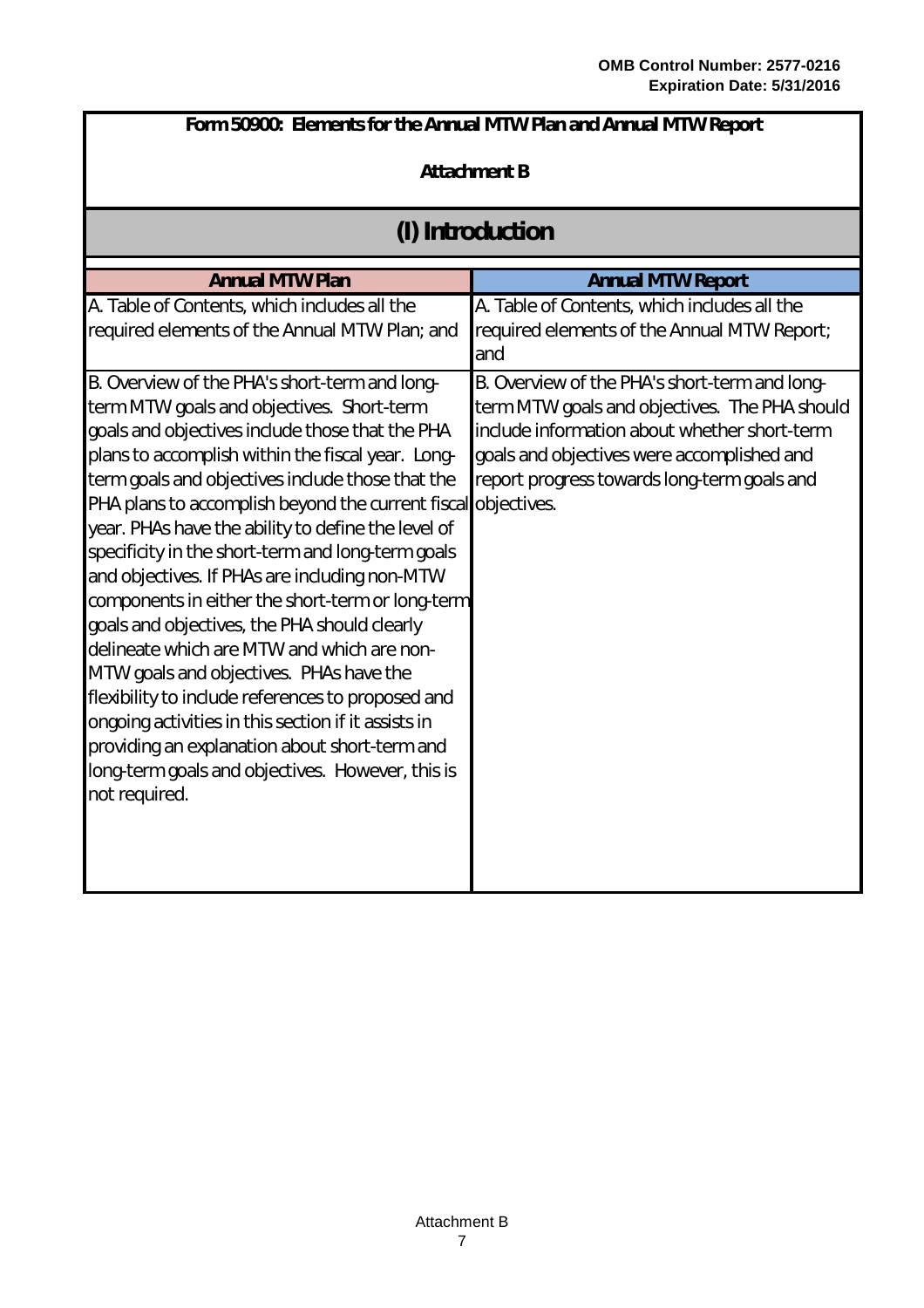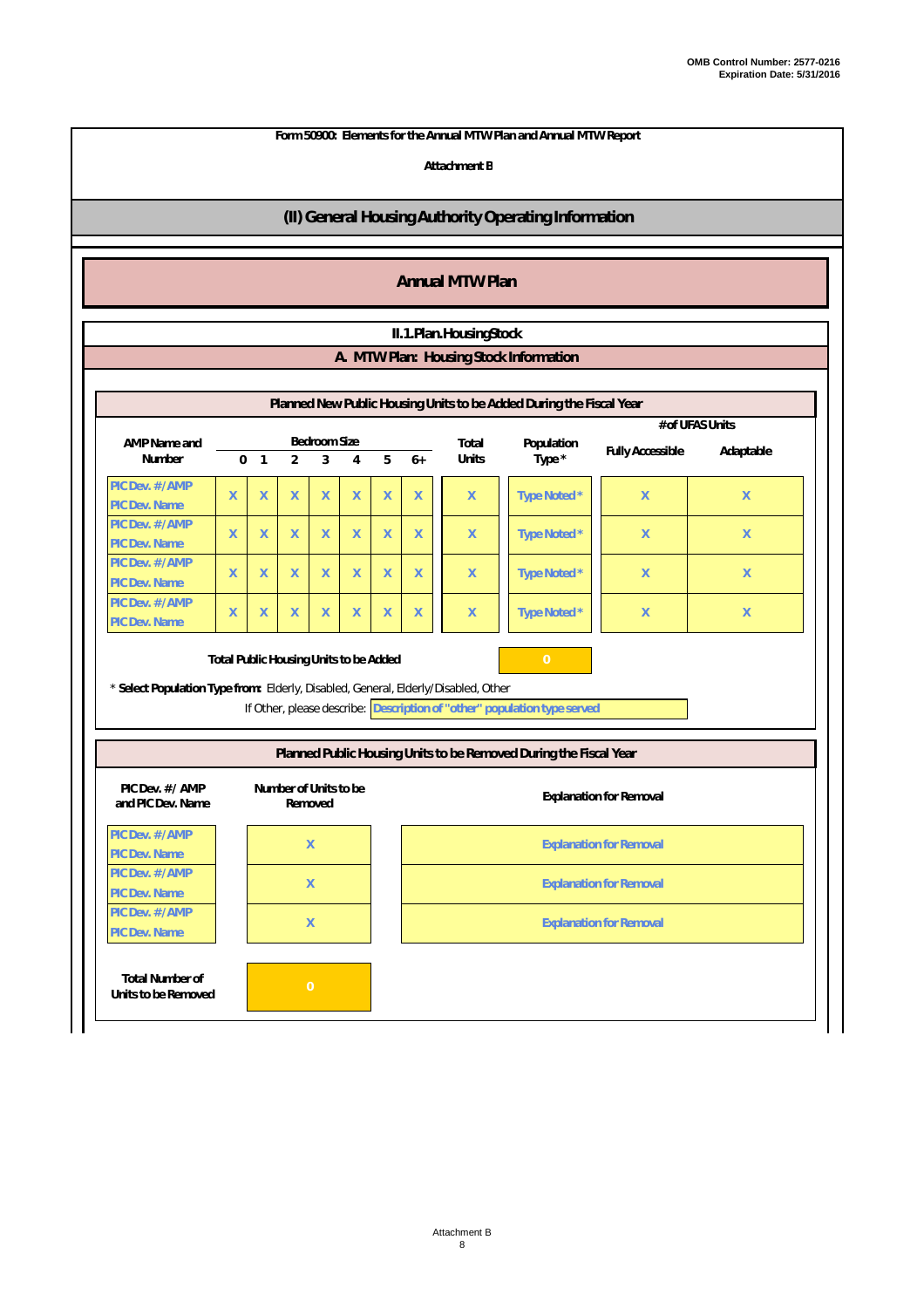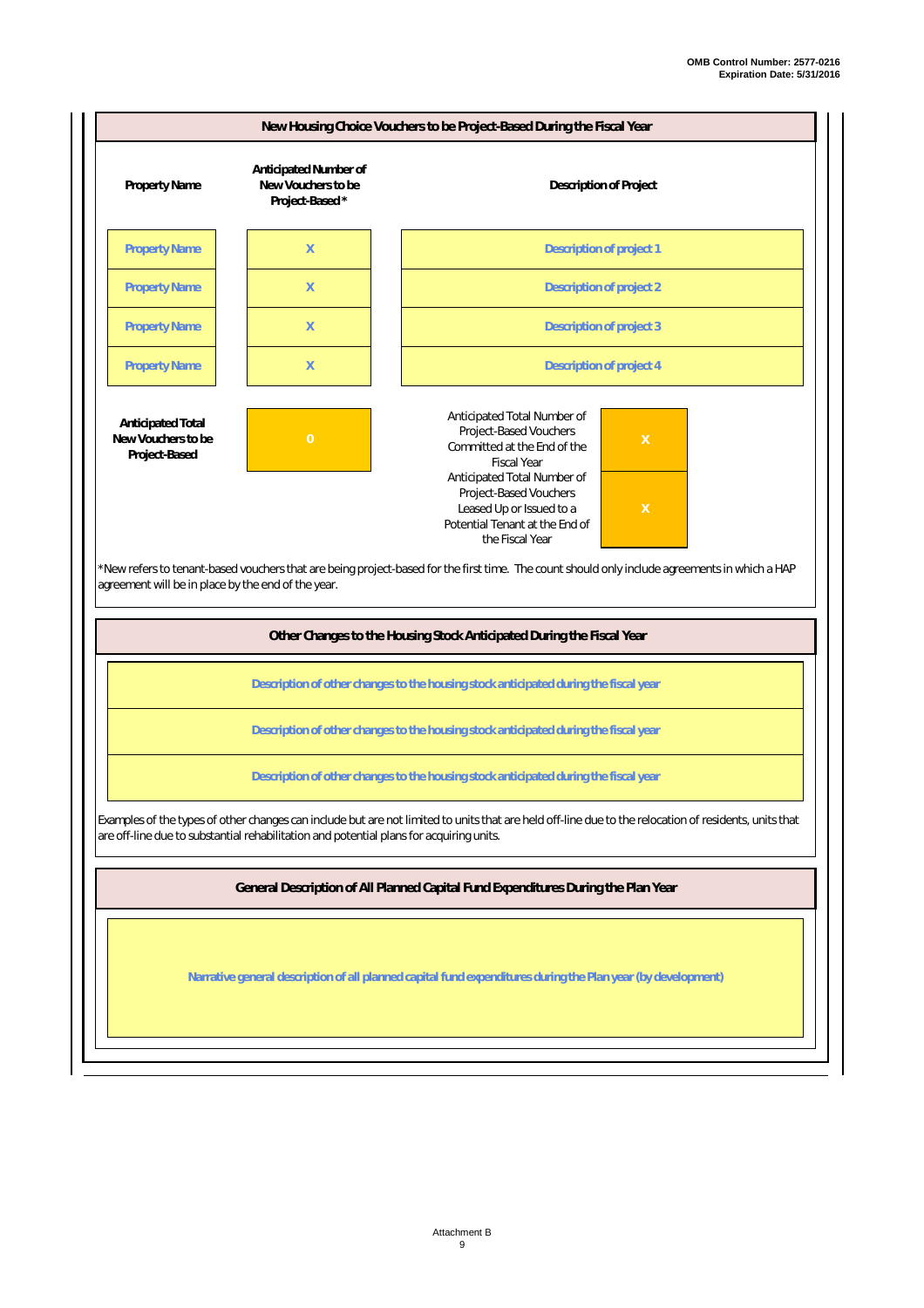| II.2.Plan.Leasing                                                                                                                                                                                                                                                                                                                                                                                                                                                                |                                                                                                                                                                                                                                                                                           |                                                                  |                                                    |  |  |
|----------------------------------------------------------------------------------------------------------------------------------------------------------------------------------------------------------------------------------------------------------------------------------------------------------------------------------------------------------------------------------------------------------------------------------------------------------------------------------|-------------------------------------------------------------------------------------------------------------------------------------------------------------------------------------------------------------------------------------------------------------------------------------------|------------------------------------------------------------------|----------------------------------------------------|--|--|
| B. MTW Plan: Leasing Information                                                                                                                                                                                                                                                                                                                                                                                                                                                 |                                                                                                                                                                                                                                                                                           |                                                                  |                                                    |  |  |
|                                                                                                                                                                                                                                                                                                                                                                                                                                                                                  | Planned Number of Households Served at the End of the Fiscal Year                                                                                                                                                                                                                         |                                                                  |                                                    |  |  |
|                                                                                                                                                                                                                                                                                                                                                                                                                                                                                  | MTW Households to be Served Through:                                                                                                                                                                                                                                                      | Planned Number of Number of Unit<br>Households to be<br>Served*  | Planned<br><b>Months</b><br>Occupied/<br>Leased*** |  |  |
| Federal MTW Public Housing Units to be Leased<br>X<br>X<br>Federal MTW Voucher (HCV) Units to be Utilized<br>X<br>X<br>Number of Units to be Occupied/Leased through Local, Non-Traditional, MTW<br>X<br>X<br>Funded, Property-Based Assistance Programs **<br>Number of Units to be Occupied/Leased through Local, Non-Traditional, MTW<br>X<br>X<br>Funded, Tenant-Based Assistance Programs **<br>Total Households Projected to be Served<br>$\overline{0}$<br>$\overline{0}$ |                                                                                                                                                                                                                                                                                           |                                                                  |                                                    |  |  |
| * Calculated by dividing the planned number of unit months occupied/leased by 12.<br>** In instances when a local, non-traditional program provides a certain subsidy level but does not specify a number of units/households to be<br>served, the PHA should estimate the number of households to be served.<br>*** Unit Months Occupied/Leased is the total number of months the PHA has leased/occupied units, according to unit category during the<br>fiscal year.          |                                                                                                                                                                                                                                                                                           |                                                                  |                                                    |  |  |
|                                                                                                                                                                                                                                                                                                                                                                                                                                                                                  |                                                                                                                                                                                                                                                                                           |                                                                  |                                                    |  |  |
|                                                                                                                                                                                                                                                                                                                                                                                                                                                                                  | Reporting Compliance with Statutory MTW Requirements                                                                                                                                                                                                                                      |                                                                  |                                                    |  |  |
| no discussion or reporting is necessary.                                                                                                                                                                                                                                                                                                                                                                                                                                         | If the PHA has been out of compliance with any of the required statutory MTW requirements listed in Section II(C) of the Standard MTW<br>Agreement, the PHA will provide a narrative discussion and a plan as to how it will return to compliance. If the PHA is currently in compliance, |                                                                  |                                                    |  |  |
|                                                                                                                                                                                                                                                                                                                                                                                                                                                                                  | Narrative description and explanation (if applicable)                                                                                                                                                                                                                                     |                                                                  |                                                    |  |  |
|                                                                                                                                                                                                                                                                                                                                                                                                                                                                                  | Description of any Anticipated Issues Related to Leasing of Public Housing, Housing Choice Vouchers and/or Local, Non-Traditional<br>Units and Possible Solutions                                                                                                                         |                                                                  |                                                    |  |  |
| Housing Program                                                                                                                                                                                                                                                                                                                                                                                                                                                                  |                                                                                                                                                                                                                                                                                           | Description of Anticipated Leasing Issues and Possible Solutions |                                                    |  |  |
| <b>Housing Program 1</b>                                                                                                                                                                                                                                                                                                                                                                                                                                                         | Description of specific leasing issues and possible solutions (if applicable)                                                                                                                                                                                                             |                                                                  |                                                    |  |  |
| <b>Housing Program 2</b>                                                                                                                                                                                                                                                                                                                                                                                                                                                         | Description of specific leasing issues and possible solutions (if applicable)                                                                                                                                                                                                             |                                                                  |                                                    |  |  |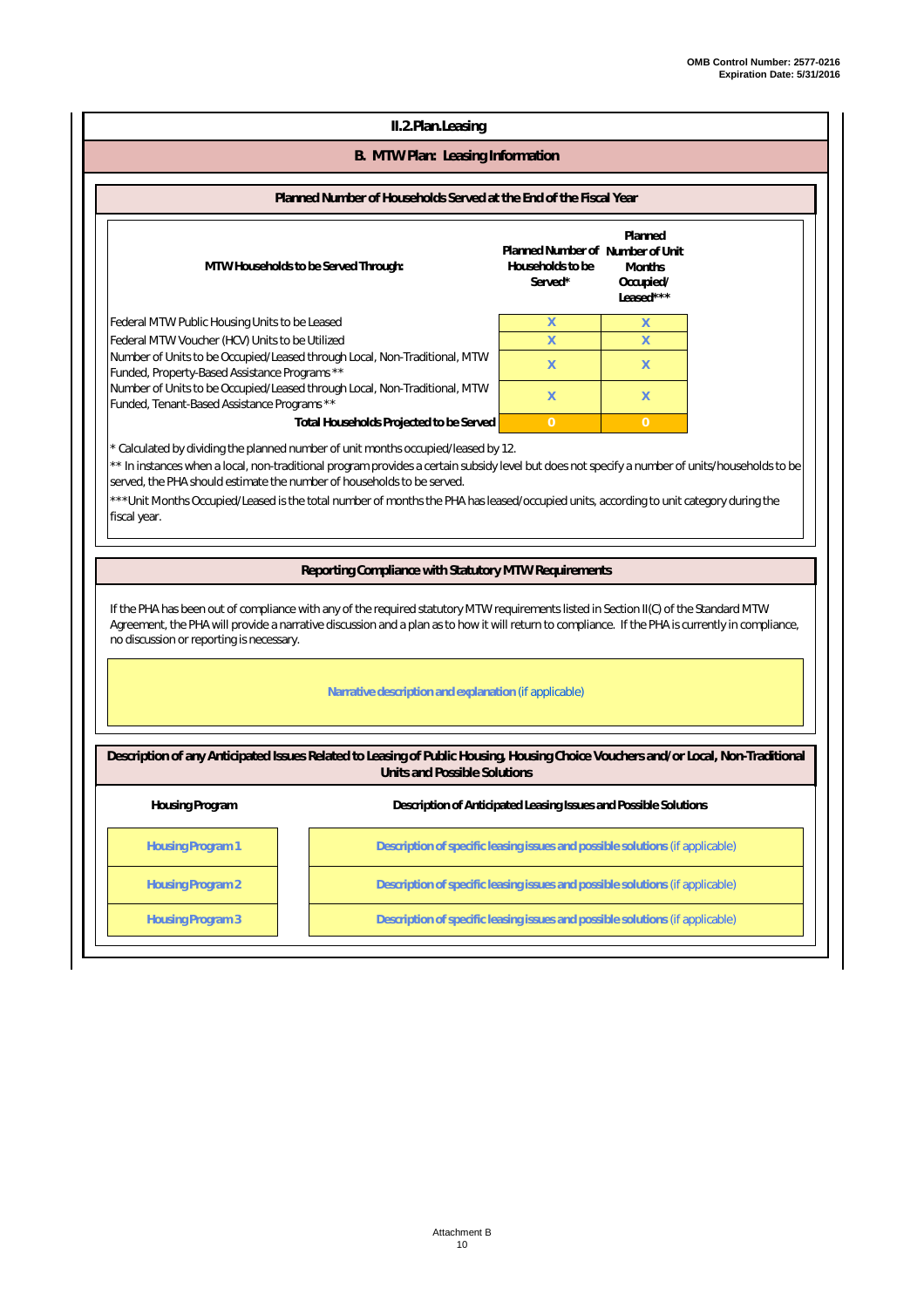| II.3. Plan. Wait List                                      |                                                                      |                                         |                                                   |                                                                    |  |  |
|------------------------------------------------------------|----------------------------------------------------------------------|-----------------------------------------|---------------------------------------------------|--------------------------------------------------------------------|--|--|
|                                                            | C. MTW Plan: Wait List Information                                   |                                         |                                                   |                                                                    |  |  |
|                                                            | Wait List Information Projected for the Beginning of the Fiscal Year |                                         |                                                   |                                                                    |  |  |
| Housing Program(s) *                                       | Wait List Type**                                                     | Number of<br>Households on<br>Wait List | Wait List Open,<br>Partially Open<br>or Closed*** | Are There Plans to<br>Open the Wait List<br>During the Fiscal Year |  |  |
| Housing Program(s)                                         | <b>Wait List Type</b>                                                | Number of<br><b>Households</b>          | Open, Partially<br><b>Open or Closed</b>          | Yes or No                                                          |  |  |
| Housing Program(s)                                         | <b>Wait List Type</b>                                                | Number of<br><b>Households</b>          | Open, Partially<br><b>Open or Closed</b>          | <b>Yes or No</b>                                                   |  |  |
| Housing Program(s)                                         | <b>Wait List Type</b>                                                | Number of<br><b>Households</b>          | Open, Partially<br><b>Open or Closed</b>          | <b>Yes or No</b>                                                   |  |  |
| Rows for additional waiting lists may be added, if needed. |                                                                      |                                         |                                                   |                                                                    |  |  |

\* *Select Housing Program* : Federal MTW Public Housing Units; Federal MTW Housing Choice Voucher Program; Federal non-MTW Housing Choice Voucher Units; Tenant-Based Local, Non-Traditional MTW Housing Assistance Program; Project-Based Local, Non-Traditional MTW Housing Assistance Program; and Combined Tenant-Based and Project-Based Local, Non-Traditional MTW Housing Assistance Program.

\*\* *Select Wait List Types* : Community-Wide, Site-Based, Merged (Combined Public Housing or Voucher Wait List), Program Specific (Limited by HUD or Local PHA Rules to Certain Categories of Households which are Described in the Rules for Program Participation), None (If the Program is a New Wait List, Not an Existing Wait List), or Other (Please Provide a Brief Description of this Wait List Type).

For Partially Open Wait Lists, provide a description of the populations for which the waiting list is open.

**Housing Program and Description of the populations for which the wait list is open**

**Housing Program and Description of the populations for which the wait list is open**

**Housing Program and Description of the populations for which the wait list is open**

If Local, Non-Traditional Housing Program, please describe:

**Name and Description of "Local, Non-Traditional" Housing Program**

**Name and Description of "Local, Non-Traditional" Housing Program**

**Name and Description of "Local, Non-Traditional" Housing Program**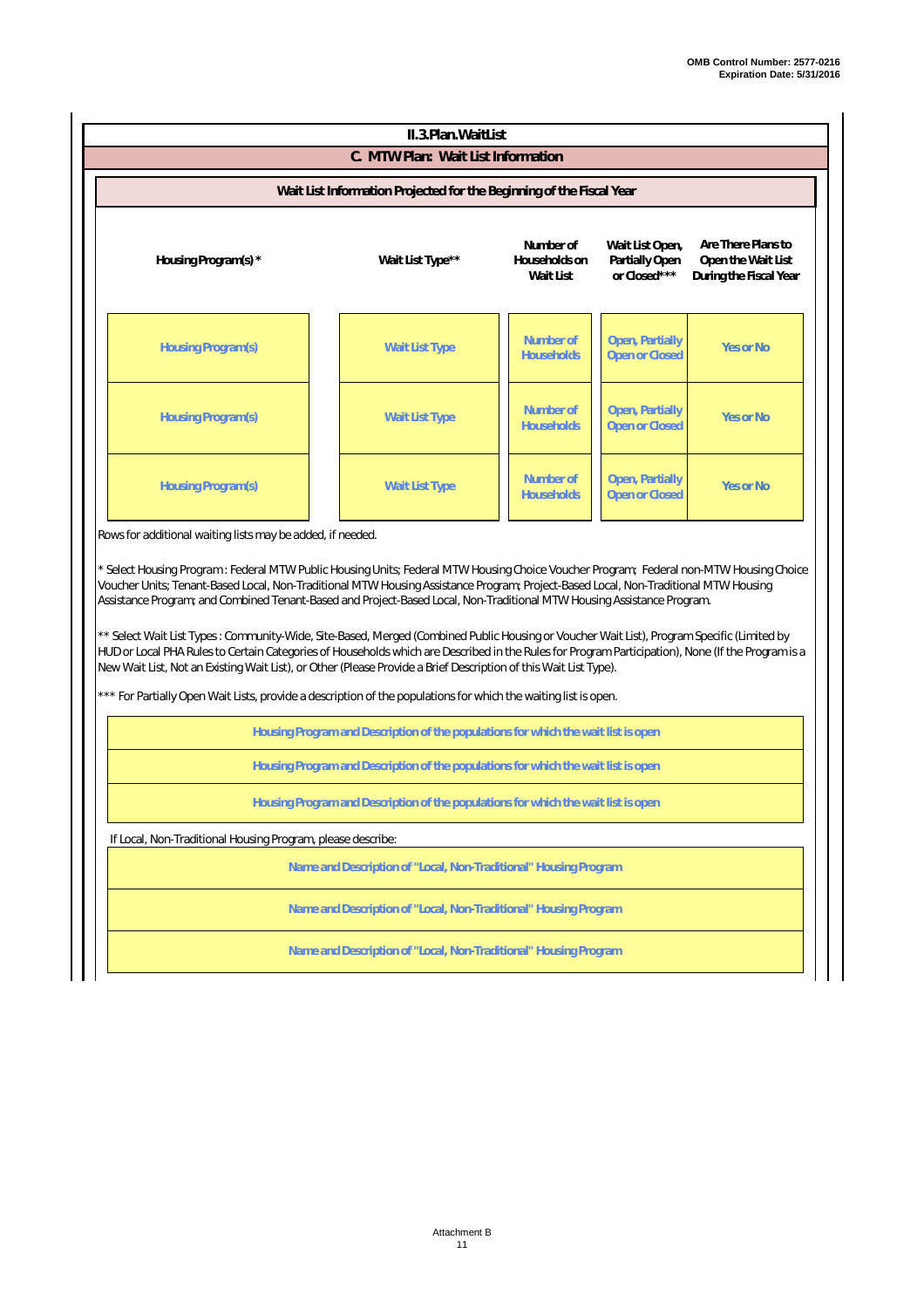If Other Wait List Type, please describe:

**Name and Description of "other" wait list type**

**Name and Description of "other" wait list type**

**Name and Description of "other" wait list type**

If there are any changes to the organizational structure of the wait list or policy changes regarding the wait list, provide a narrative detailing these changes.

**Narrative of changes**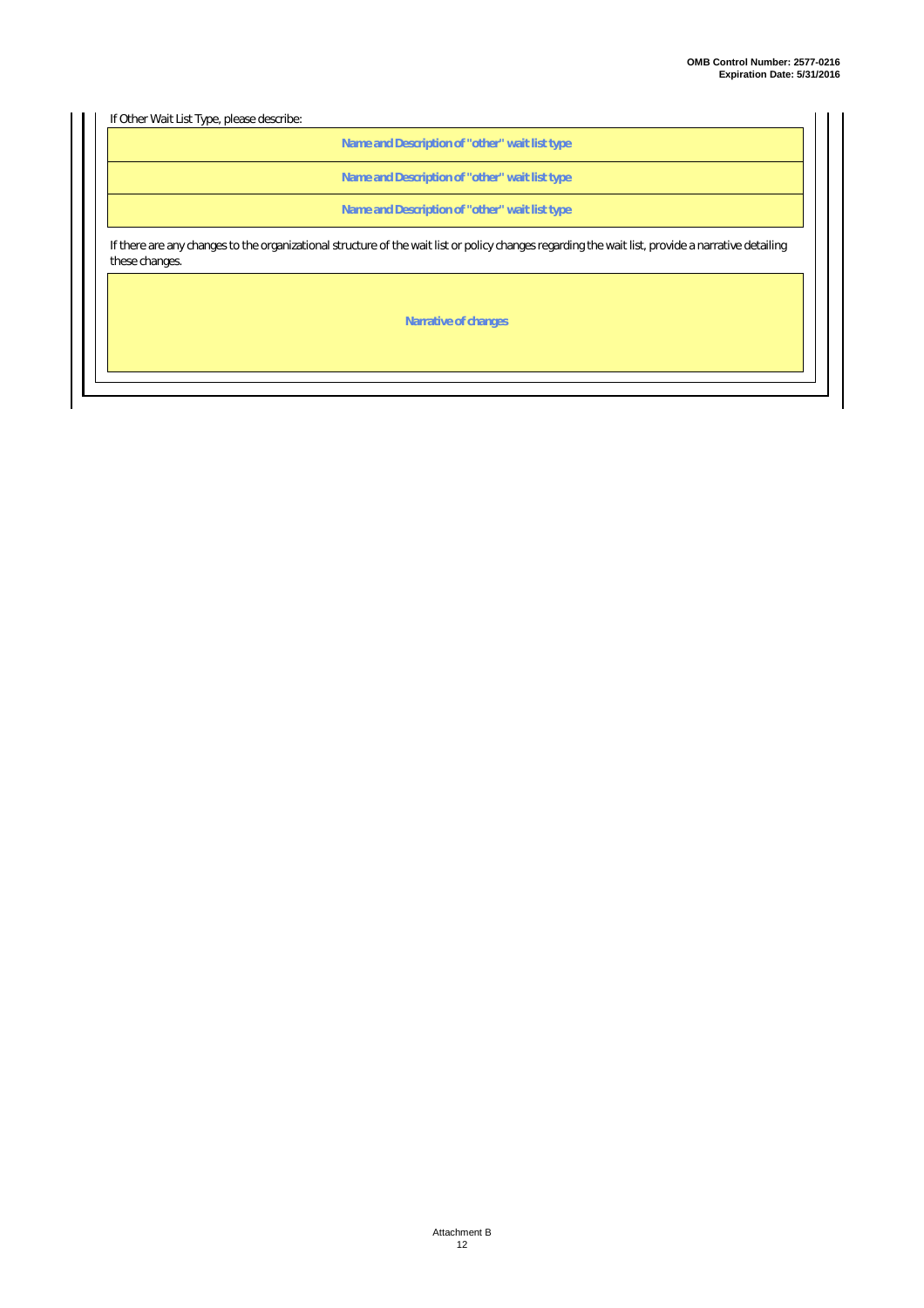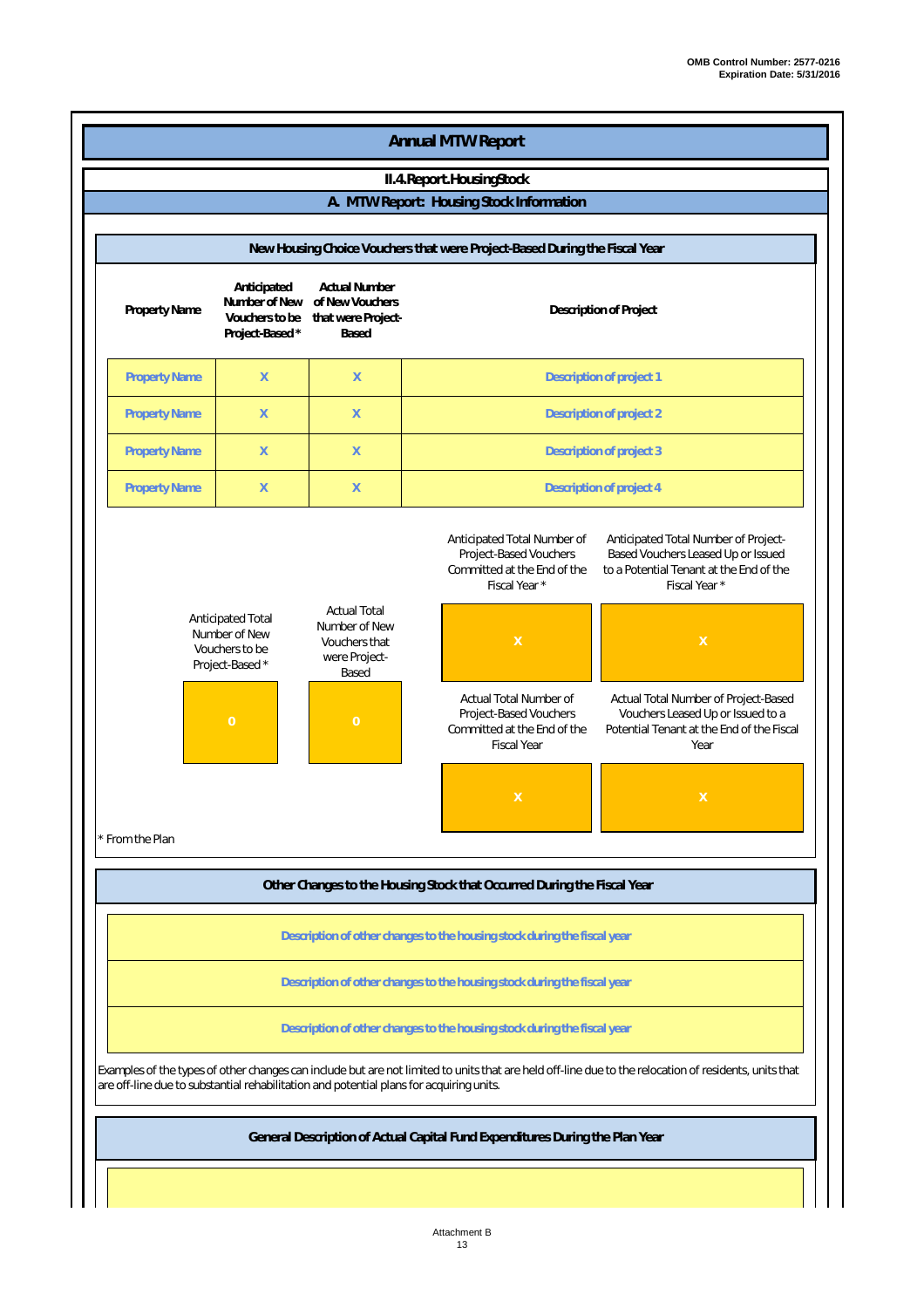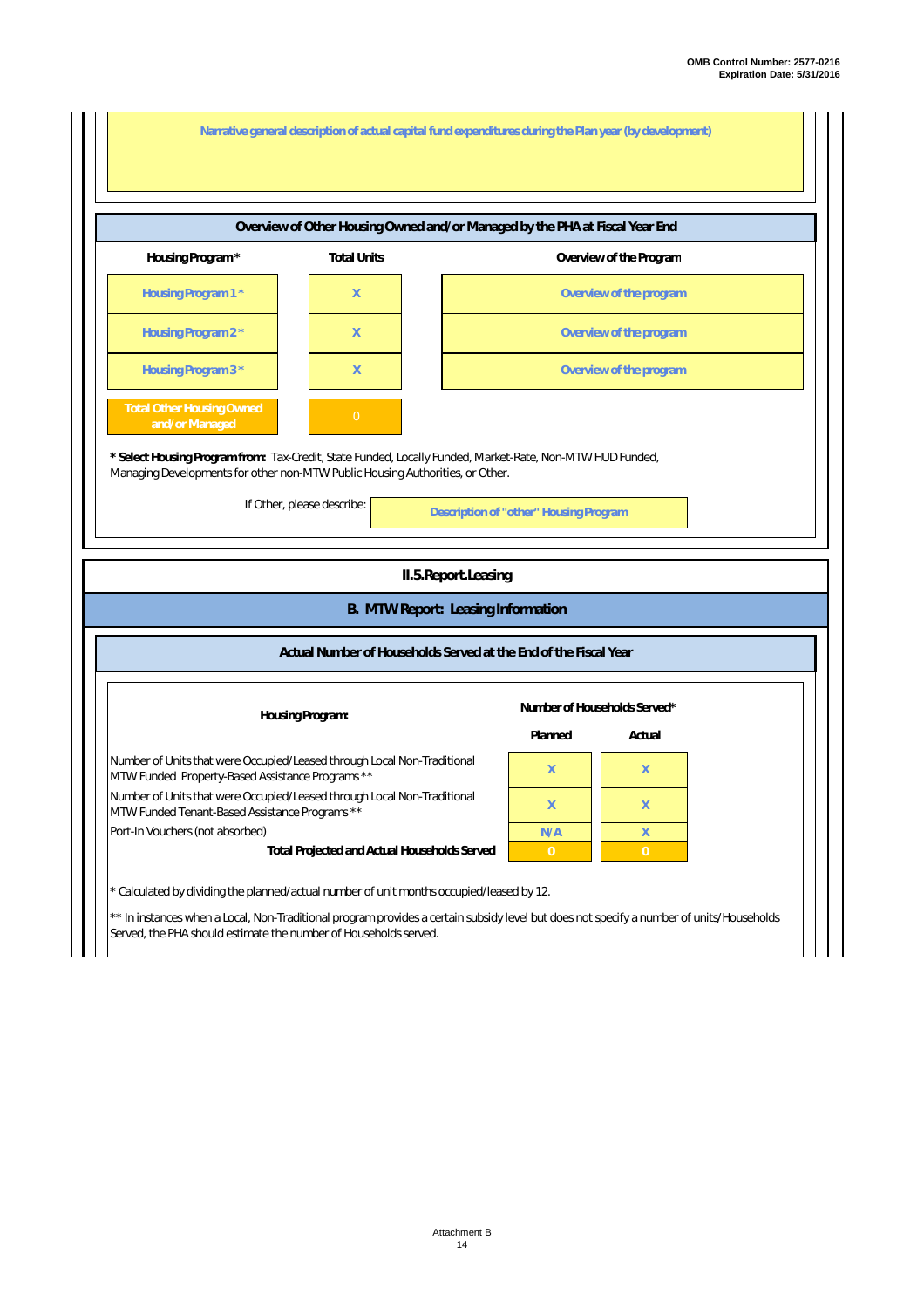| Housing Program:                                                                                                                                                                                                                                                                                                                                                          |                                   | Unit Months Occupied/Leased****                                          |
|---------------------------------------------------------------------------------------------------------------------------------------------------------------------------------------------------------------------------------------------------------------------------------------------------------------------------------------------------------------------------|-----------------------------------|--------------------------------------------------------------------------|
|                                                                                                                                                                                                                                                                                                                                                                           | Planned                           | Actual                                                                   |
| Number of Units that were Occupied/Leased through Local Non-Traditional<br>MTW Funded Property-Based Assistance Programs ***                                                                                                                                                                                                                                              | X.                                | $\mathsf{X}$                                                             |
| Number of Units that were Occupied/Leased through Local Non-Traditional<br>MTW Funded Tenant-Based Assistance Programs ***                                                                                                                                                                                                                                                | X                                 | $\mathsf{X}$                                                             |
| Port-In Vouchers (not absorbed)                                                                                                                                                                                                                                                                                                                                           | N/A                               | $\mathsf{X}$                                                             |
| Total Projected and Annual Unit Months Occupied/Leased                                                                                                                                                                                                                                                                                                                    | $\overline{0}$                    | $\overline{0}$                                                           |
|                                                                                                                                                                                                                                                                                                                                                                           |                                   | Explanation for differences between planned and actual households served |
|                                                                                                                                                                                                                                                                                                                                                                           |                                   |                                                                          |
| *** In instances when a local, non-traditional program provides a certain subsidy level but does not specify a number of units/Households<br>Served, the PHA should estimate the number of households served.<br>**** Unit Months Occupied/Leased is the total number of months the housing PHA has occupied/leased units, according to unit category<br>during the year. | Average<br>Number of              | <b>Total Number</b>                                                      |
|                                                                                                                                                                                                                                                                                                                                                                           | Households<br>Served Per<br>Month | of Households<br>Served During<br>the Year                               |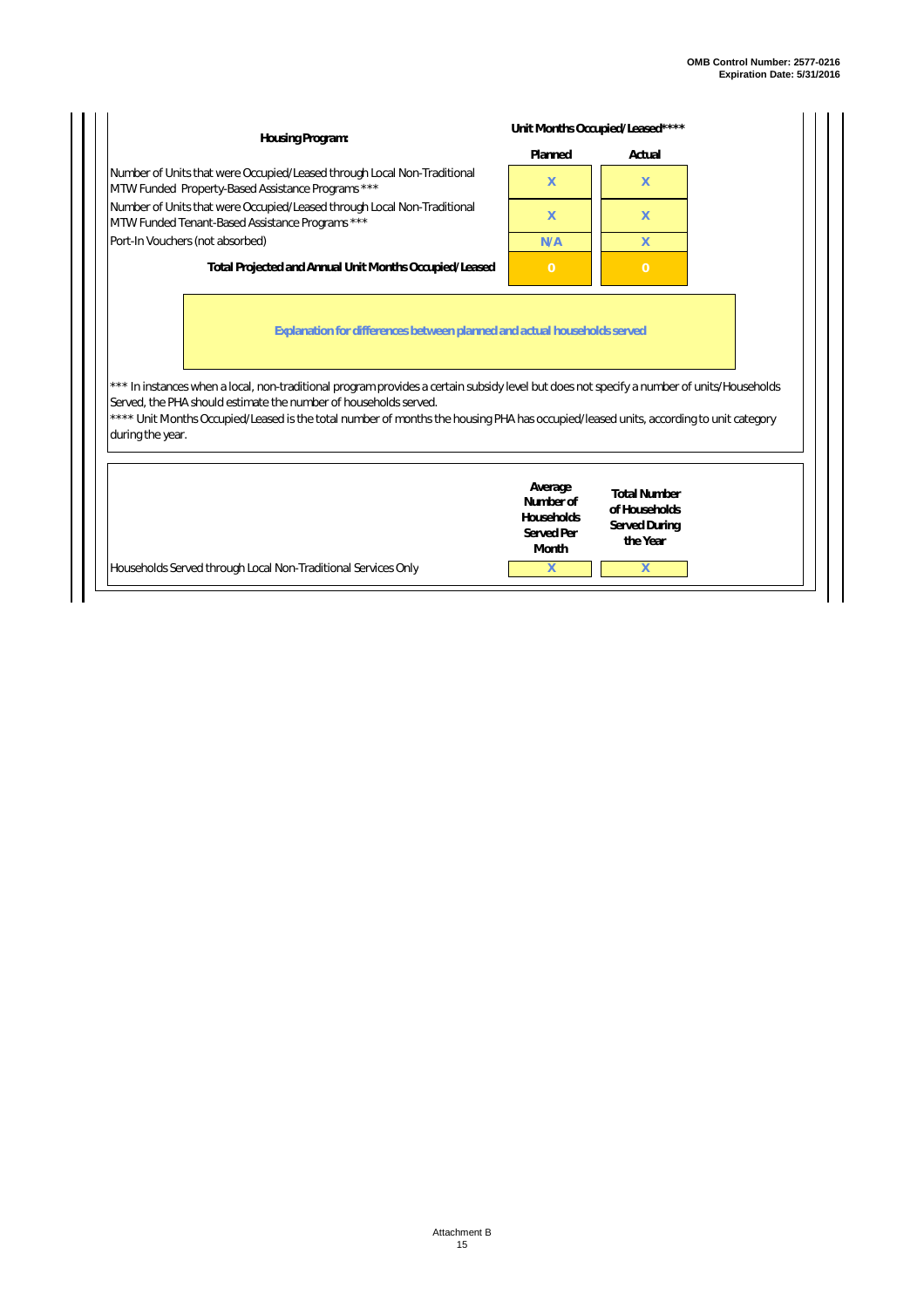#### **Reporting Compliance with Statutory MTW Requirements: 75% of Families Assisted are Very Low-Income**

HUD will verify compliance with the statutory objective of "assuring that at least 75 percent of the families assisted by the Agency are very lowincome families" is being achieved by examining public housing and Housing Choice Voucher family characteristics as submitted into the PIC or its successor system utilizing current resident data at the end of the agency's fiscal year. The PHA will provide information on local, non-traditional families provided with housing assistance at the end of the PHA fiscal year, not reported in PIC or its successor system, in the following format:

| Fiscal Year:                                                                                                                     | 2011        | 2012        | 2013               | 2014               | 2015        | 2016               | 2017               | 2018               |
|----------------------------------------------------------------------------------------------------------------------------------|-------------|-------------|--------------------|--------------------|-------------|--------------------|--------------------|--------------------|
| <b>Total Number</b><br>of Local, Non-<br>Traditional<br><b>MTW</b><br>Households<br>Assisted                                     | $\mathsf X$ | $\mathsf X$ | $\bar{\mathsf{X}}$ | $\mathsf X$        | $\mathsf X$ | $\bar{\mathsf{X}}$ | $\bar{\mathsf{X}}$ | $\bar{\mathsf{X}}$ |
| Number of<br>Local, Non-<br>Traditional<br><b>MTW</b><br>Households<br>with Incomes<br>Below 50% of<br>Area Median<br>Income     | $\mathsf X$ | $\mathsf X$ | $\mathsf X$        | $\mathsf X$        | $\mathsf X$ | $\mathsf X$        | $\mathsf X$        | $\bar{\mathsf{X}}$ |
| Percentage of<br>Local, Non-<br>Traditional<br><b>MTW</b><br>Households<br>with Incomes<br>Below 50% of<br>Area Median<br>Income | $\mathsf X$ | $\mathsf X$ | $\bar{\mathsf{X}}$ | $\bar{\mathsf{X}}$ | $\mathsf X$ | $\bar{\mathsf{X}}$ | $\bar{\mathsf{X}}$ | $\bar{\mathsf{X}}$ |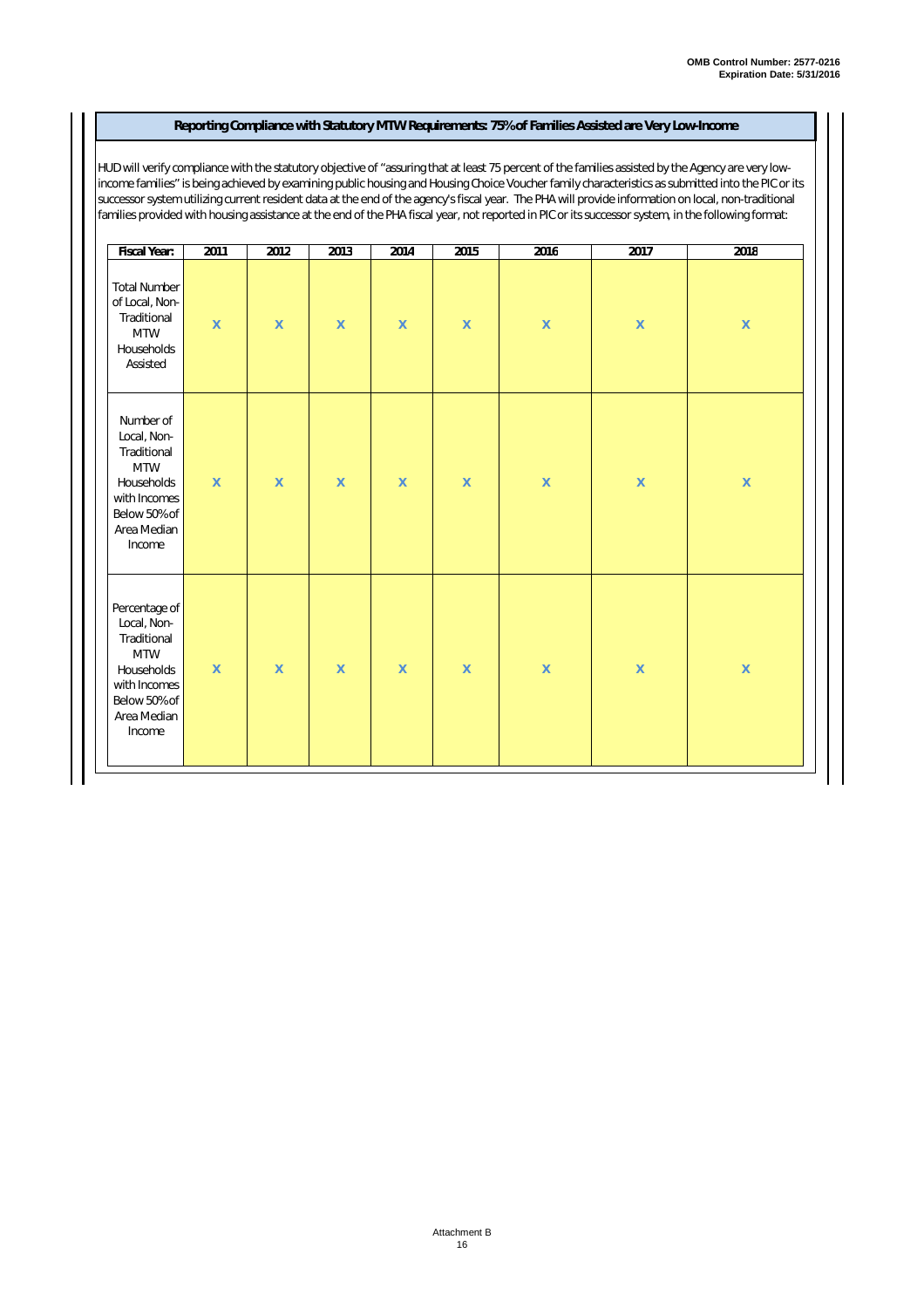#### **Family Size:** 1 Person 2 Person 3 Person 4 Person 5 Person 6+ Person **Totals X X X X X X X X Reporting Compliance with Statutory MTW Requirements: Maintain Comparable Mix** In order to demonstrate that the statutory objective of "maintaining a comparable mix of families (by family size) are served, as would have been provided had the amounts not been used under the demonstration" is being achieved, the PHA will provide information in the following formats: **Occupied Number of Public Housing units by Household Size when PHA Entered MTW Utilized Number of Section 8 Vouchers by Household Size when PHA Entered MTW Non-MTW Adjustments Baseline Number of to the Distribution of Household Sizes \* Household Sizes to be Maintained Baseline Percentages of Family Sizes to be Maintained X X X X X X X X X X X X X X X X X 0 0 0 0** Explanation for Baseline Adjustments to the Distribution of Household Sizes Utilized **0 X X X X X Provide narrative with explanation Baseline for the Mix of Family Sizes Served**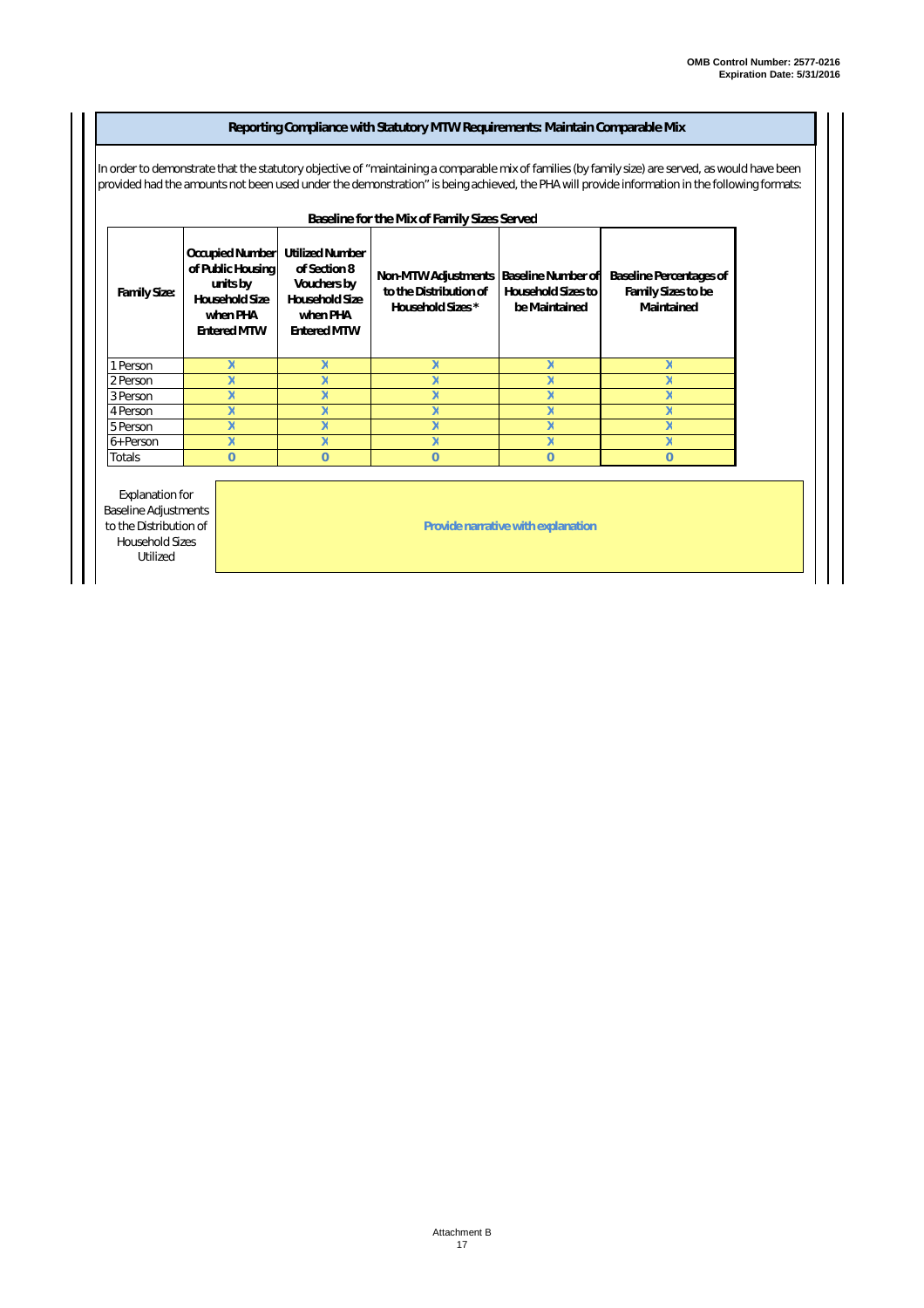|                                                                                         |                    |                    |                    | Mix of Family Sizes Served |                    |                    |                |
|-----------------------------------------------------------------------------------------|--------------------|--------------------|--------------------|----------------------------|--------------------|--------------------|----------------|
|                                                                                         | 1 Person           | 2 Person           | 3 Person           | 4 Person                   | 5 Person           | 6+ Person          | <b>Totals</b>  |
| Baseline<br>Percentages<br>of Household<br>Sizes to be<br>Maintained **                 | $\mathsf X$        | $\mathsf X$        | $\mathsf X$        | $\mathsf X$                | $\mathsf X$        | $\mathsf X$        | $\overline{0}$ |
| Number of<br>Households<br>Served by<br><b>Family Size</b><br>this Fiscal Year<br>$***$ | $\overline{X}$     | $\sf X$            | $\mathsf X$        | $\mathsf{X}$               | $\sf X$            | $\mathsf X$        | $\overline{0}$ |
| Percentages<br>of Households<br>Served by<br>Household<br>Size this Fiscal<br>Year **** | $\bar{\mathsf{X}}$ | $\bar{\mathsf{X}}$ | $\bar{\mathsf{X}}$ | $\mathsf X$                | $\bar{\mathsf{X}}$ | $\bar{\mathsf{X}}$ | $\overline{0}$ |
| Percentage<br>Change                                                                    | #VALUE!            | #VALUE!            | #VALUE!            | #VALUE!                    | #VALUE!            | #VALUE!            | #DIV/0!        |

Justification and Explanation for Family Size Variations of Over 5% from the Baseline Percentages

**Provide narrative with explanation**

\* "Non-MTW adjustments to the distribution of family sizes" are defined as factors that are outside the control of the PHA. Acceptable "non-MTW adjustments" include, but are not limited to, demographic changes in the community's population. If the PHA includes non-MTW adjustments, HUD expects the explanations of the factors to be thorough and to include information substantiating the numbers used.

\*\* The numbers in this row will be the same numbers in the chart above listed under the column "Baseline percentages of family sizes to be maintained."

\*\* The methodology used to obtain these figures will be the same methodology used to determine the "Occupied number of Public Housing units by family size when PHA entered MTW" and "Utilized number of Section 8 Vouchers by family size when PHA entered MTW" in the table immediately above.

\*\*\* The "Percentages of families served by family size this fiscal year" will reflect adjustments to the mix of families served that are directly due to decisions the PHA has made. HUD expects that in the course of the demonstration, PHAs will make decisions that may alter the number of families served.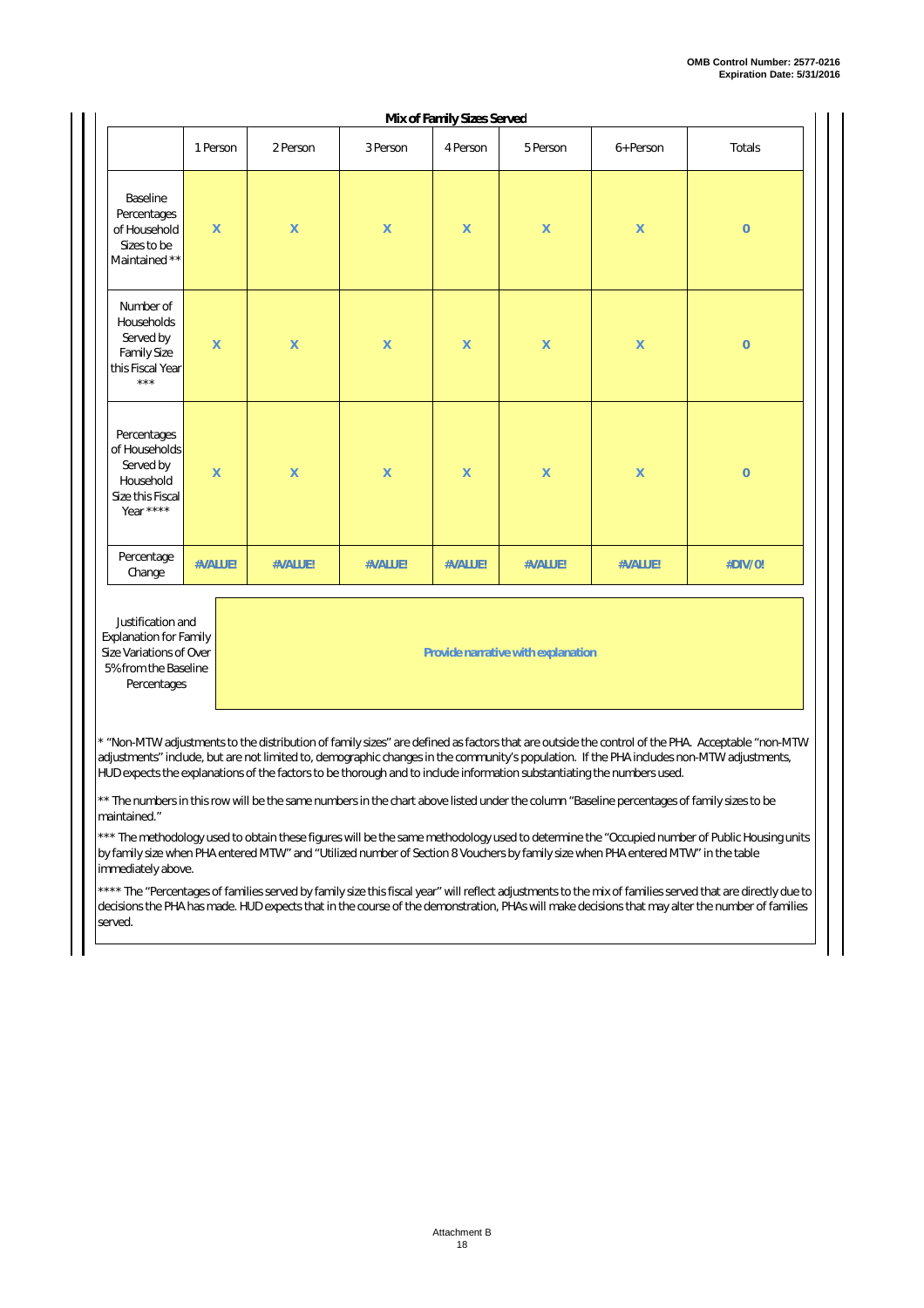| Housing Program          | Description of Leasing Issues and Solutions                                   |
|--------------------------|-------------------------------------------------------------------------------|
| <b>Housing Program 1</b> | Description of specific leasing issues and possible solutions (if applicable) |
| <b>Housing Program 2</b> | Description of specific leasing issues and possible solutions (if applicable) |
| <b>Housing Program 3</b> | Description of specific leasing issues and possible solutions (if applicable) |

| <b>TWITING!</b> OF FIGURER IT GENERATION TO BOTH DUITION TO JUST TRUE LIGHT  |                                     |                                                           |  |  |
|------------------------------------------------------------------------------|-------------------------------------|-----------------------------------------------------------|--|--|
| Activity Name/#                                                              | Number of Households Transitioned * | Agency Definition of Self Sufficiency                     |  |  |
| <b>Activity Name/#</b>                                                       | Number of Households Transitioned * | <b>Agency Definition of Self Sufficiency</b>              |  |  |
| <b>Activity Name/#</b>                                                       | Number of Households Transitioned * | <b>Agency Definition of Self Sufficiency</b>              |  |  |
| <b>Activity Name/#</b>                                                       | Number of Households Transitioned * | <b>Agency Definition of Self Sufficiency</b>              |  |  |
| <b>Activity Name/#</b>                                                       | Number of Households Transitioned * | <b>Agency Definition of Self Sufficiency</b>              |  |  |
| <b>Households Duplicated Across</b><br>Activities/Definitions                | X                                   | * The number provided here should                         |  |  |
| ANNUAL TOTAL NUMBER OF HOUSEHOLDS<br><b>TRANSITIONED TO SELF SUFFICIENCY</b> | #VALUE!                             | match the outcome reported where<br>metric SS #8 is used. |  |  |

|  | II.6. Report. Leasing |
|--|-----------------------|
|  |                       |

#### **C. MTW Report: Wait List Information**

| Wait List Information at Fiscal Year End |  |  |  |  |
|------------------------------------------|--|--|--|--|
|------------------------------------------|--|--|--|--|

| Housing Program(s) * | Wait List Type **     | Number of<br>Households on<br>Wait List | Wait List Open,<br>Partially Open<br>or Closed *** | Was the Wait List<br>Opened During the<br><b>Fiscal Year</b> |
|----------------------|-----------------------|-----------------------------------------|----------------------------------------------------|--------------------------------------------------------------|
| Housing Program(s)   | <b>Wait List Type</b> | Number of<br><b>Households</b>          | Open, Partially<br><b>Open or Closed</b>           | Yes or No                                                    |
| Housing Program(s)   | <b>Wait List Type</b> | Number of<br><b>Households</b>          | Open, Partially<br><b>Open or Closed</b>           | Yes or No                                                    |
| Housing Program(s)   | <b>Wait List Type</b> | Number of<br><b>Households</b>          | Open, Partially<br><b>Open or Closed</b>           | Yes or No                                                    |

#### More can be added if needed.

*\* Select Housing Program* **:** Federal MTW Public Housing Units; Federal MTW Housing Choice Voucher Program; Federal non-MTW Housing Choice Voucher Units; Tenant-Based Local, Non-Traditional MTW Housing Assistance Program; Project-Based Local, Non-Traditional MTW Housing Assistance Program; and Combined Tenant-Based and Project-Based Local, Non-Traditional MTW Housing Assistance Program.

*\*\* Select Wait List Types:* Community-Wide, Site-Based, Merged (Combined Public Housing or Voucher Wait List), Program Specific (Limited by HUD or Local PHA Rules to Certain Categories of Households which are Described in the Rules for Program Participation), None (If the Program is a New Wait List, Not an Existing Wait List), or Other (Please Provide a Brief Description of this Wait List Type).

\*\* For Partially Open Wait Lists, provide a description of the populations for which the waiting list is open.

**Housing Program and Description of the populations for which the wait list is open**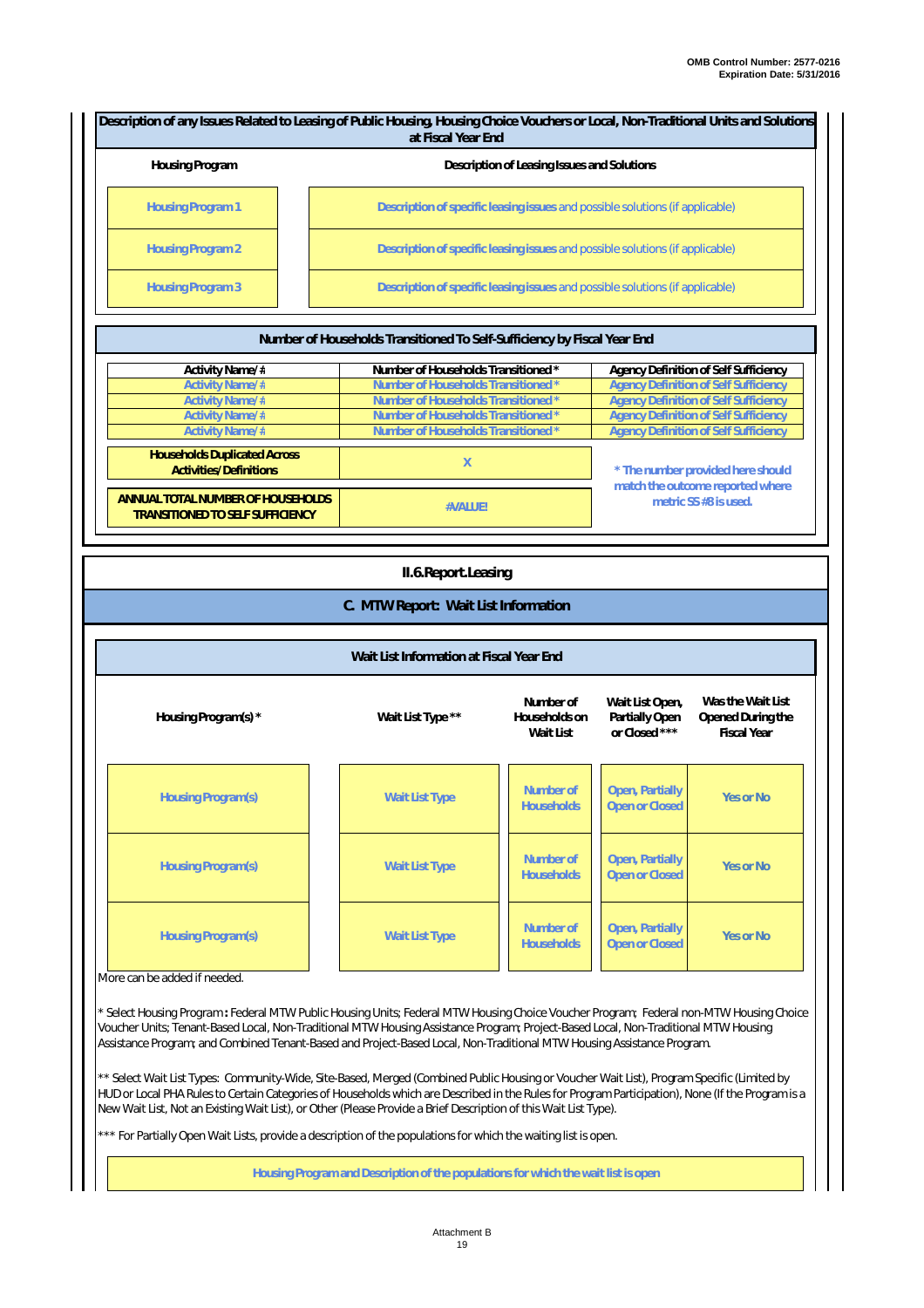**Housing Program and Description of the populations for which the wait list is open**

**Housing Program and Description of the populations for which the wait list is open**

If Local, Non-Traditional Program, please describe:

**Name and Description of "Local, Non-Traditional" Housing Program**

**Name and Description of "Local, Non-Traditional" Housing Program**

**Name and Description of "Local, Non-Traditional" Housing Program**

If Other Wait List Type, please describe:

**Name and Description of "other" wait list type**

**Name and Description of "other" wait list type**

**Name and Description of "other" wait list type**

If there are any changes to the organizational structure of the wait list or policy changes regarding the wait list, provide a narrative detailing these changes.

**Narrative of Changes**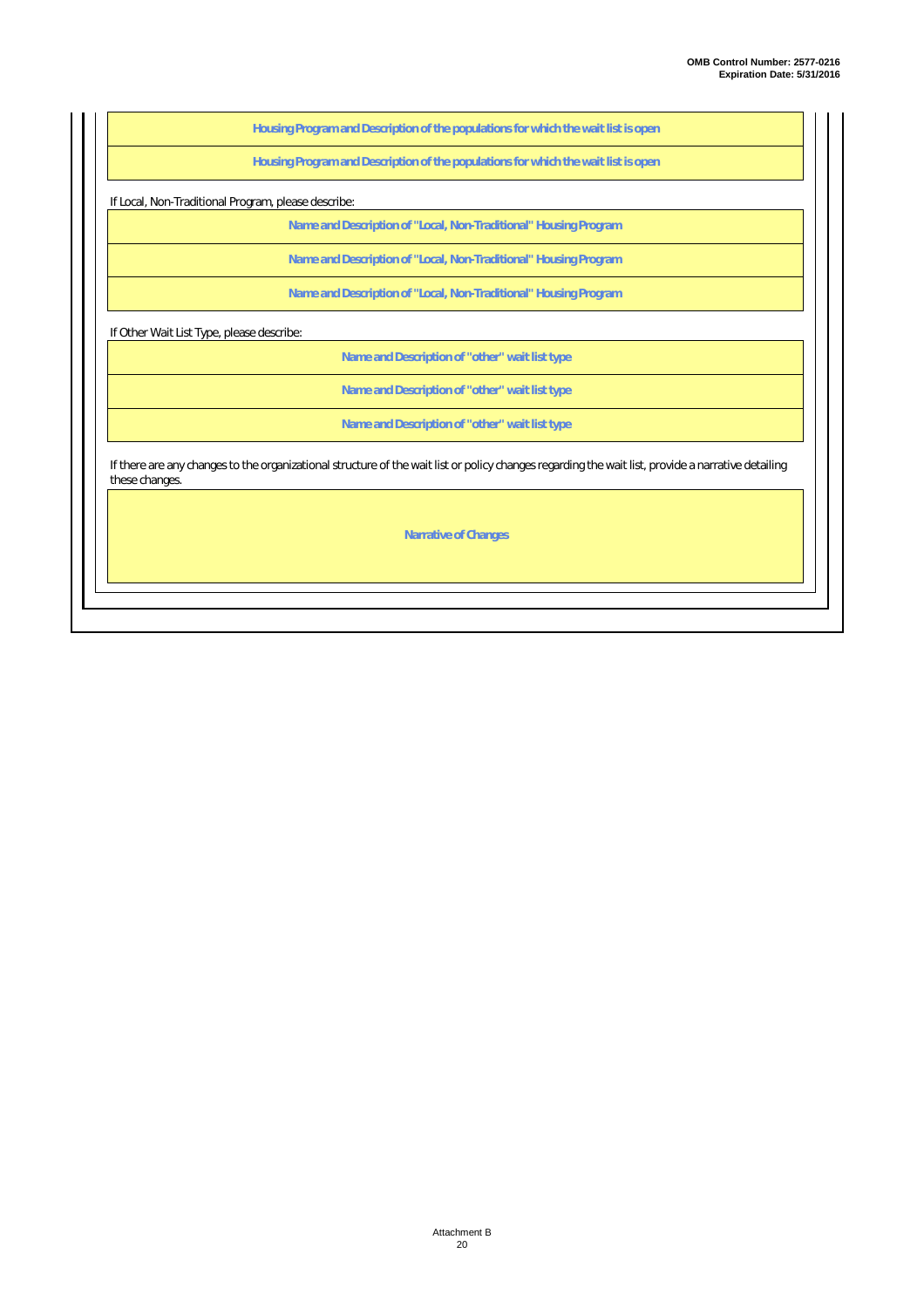**Attachment B**

## **(III) Proposed MTW Activities: HUD approval requested**

## **Annual MTW Plan**

All required elements below must be put in the body of the Plan grouped by each MTW activity. For metrics information, PHAs must follow the guidelines from the "Standard HUD Metrics" section of this Form

50900. PHAs must report all applicable metrics for each activity.

**Required Elements for Proposed Activities in the MTW Plan:**

**Activity Description**

A. Describe each proposed MTW activity;

B. Describe how each proposed activity will achieve one or more of the three statutory objectives;

C. Identify and discuss the anticipated impact of each proposed MTW activity on the stated objective(s); and D. Provide the anticipated schedules for achieving the stated objective(s).

### **Activity Metrics Information**

E. Provide the metric(s) from the "Standard HUD Metrics" section that will be used to quantify the changes that the PHA anticipates as a result of the MTW activity;

F. Give the baseline performance level for each metric (a numeric value) prior to the implementation of the MTW activity;

G. Give the yearly benchmarks for each metric (a numeric value);

H. Describe the final projected outcome(s) of the MTW activity for each metric; and

Give the data source from which metric data will be compiled.

**Need/Justification for MTW Flexibility**

J. Cite the authorization(s) detailed in Attachment C or D of the Standard MTW Agreement that gives the PHA the flexibility to conduct the activity;

K. Explain why the cited authorization from Attachment C or D is needed to engage in this activity;

*Every reasonable effort will be made by the agency to reference the complete and correct authorizations from Attachment C or D that are applicable to a particular activity when proposing the activity. A failure to cite the correct or entire statute or regulation will require a technical revision to the activity to include the correct authorization from Attachment C or D of the agency's Standard MTW Agreement.*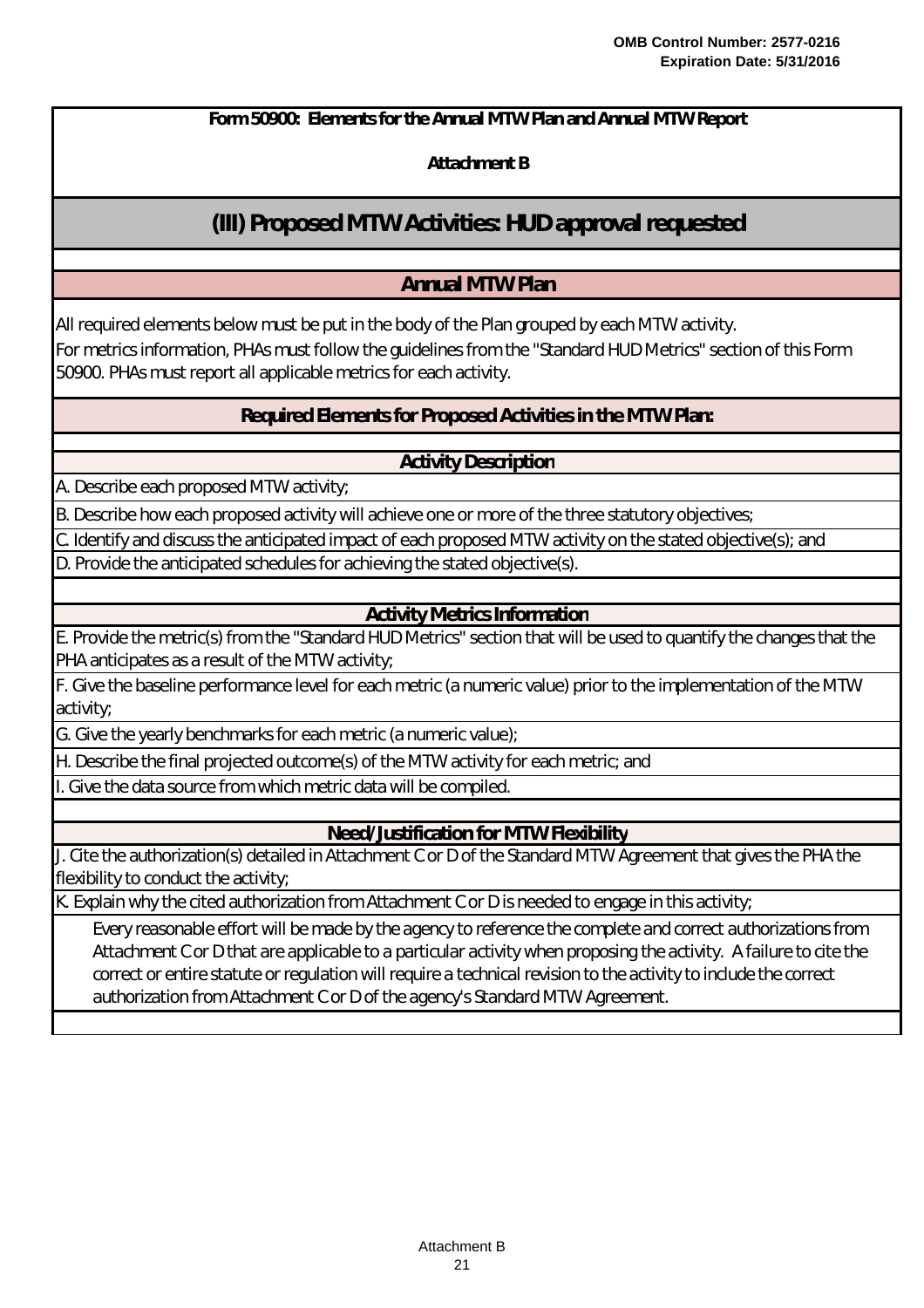### **Additional Information for Rent Reform Activities (if applicable)**

L. Provide the following information for all rent reform activities: Impact Analysis, Hardship Case Criteria, Annual Reevaluation of Rent Reform Activity and Transition Period. HUD defines rent reform as any change in the regulations on how rent is calculated for a household. Any policy that an MTW PHA enacts that alters the rent calculation would be considered a type of rent reform and will require an impact analysis.

**•** Impact Analysis: To assess the impacts of the rent reform activity, four steps are suggested for conducting an impact analysis, including:

1. A description of the rent reform activity;

2. Tracking and documenting the implementation of the rent reform activity;

3. Identifying the intended and possible unintended impacts (including changes to the amount of rent residents pay) of the rent reform activity; and

4. Measuring the impacts of the rent reform activity.

*Ideally, a separate impact analysis would be completed for each individual component of the rent reform activity, so the agency is able to measure the actual impact of each component of the overall activity. However, in some cases, it may make more sense to complete an analysis for the aggregate of all rent reform activities, e.g., if the agency implements biennial recertifications for working households and triennial recertifications for elderly/disabled households.*

• Hardship Case Criteria: MTW PHAs that implement rent reform activities should establish a hardship policy to define circumstances under which households may be exempted or temporarily waived from the new rent determination rules.

• Description of Annual Reevaluation of Rent Reform Activity: MTW PHAs should provide an overview as to how they will reevaluate rent reform activities on a yearly basis and revise as necessary to mitigate the negative impacts of unintended consequences.

• Transition Period: MTW PHAs shall develop a plan for transitioning residents out of the current rent structure and into a new rent structure.

\*For additional information on these issues, the PHA can reference the MTW Office website.

**Required Elements for Proposed Activities in the MTW Report:**

Section III in the Report will be included and left blank. However, PHAs should include a placeholder stating, "All proposed activities that are granted approval by HUD are reported on in Section IV as 'Approved Activities'."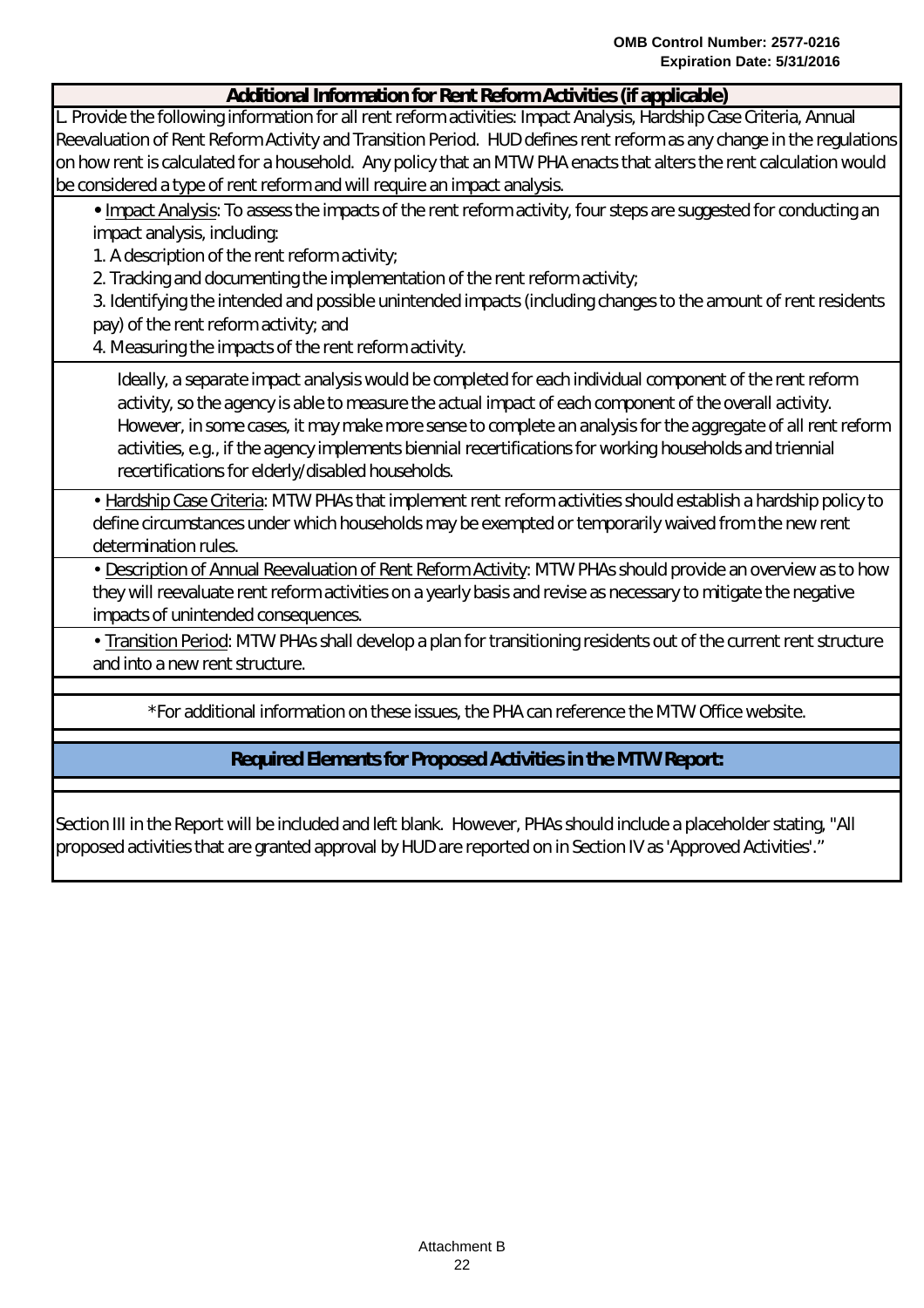### **Attachment B**

## **(IV) Approved MTW Activities: HUD approval previously granted**

All required elements below must be put in the body of the Plan/Report grouped by each MTW activity.

For metrics information, PHAs must follow the guidelines from the "Standard HUD Metrics" section of this Form 50900. PHAs must report all applicable metrics for each activity.

| <b>Annual MTW Plan</b>                               | <b>Annual MTW Report</b>                            |  |  |  |  |
|------------------------------------------------------|-----------------------------------------------------|--|--|--|--|
|                                                      |                                                     |  |  |  |  |
| A. IMPLEMENTED ACTIVITIES                            |                                                     |  |  |  |  |
|                                                      |                                                     |  |  |  |  |
| 1. List approved, implemented, ongoing activities    | 1. List approved, implemented, ongoing activities   |  |  |  |  |
| continued from the prior Plan year(s) that are       | continued from the prior Plan year(s); that are     |  |  |  |  |
| actively utilizing flexibility from the MTW          | actively utilizing flexibility from the MTW         |  |  |  |  |
| Agreement; specify the Plan Year in which the        | Agreement; specify the Plan Year in which the       |  |  |  |  |
| activity was first approved and implemented;         | activity was first approved and implemented;        |  |  |  |  |
| 2. Provide a description of the activity and an      | 2. Provide a description of the activity and        |  |  |  |  |
| update on its status;                                | detailed information on its impact. Compare         |  |  |  |  |
|                                                      | outcomes to baselines and benchmarks, and           |  |  |  |  |
|                                                      | indicate whether the activity is on schedule;       |  |  |  |  |
| 3. Indicate if the PHA anticipates any non-          | i. For rent reform activities, describe the         |  |  |  |  |
| significant changes or modifications to the activity | number and results of any hardship requests;        |  |  |  |  |
| during the Plan year;                                |                                                     |  |  |  |  |
| 4. Indicate if the PHA anticipates any changes or    | 3. If benchmarks were not achieved or if the        |  |  |  |  |
| modifications to the metrics, baselines or           | activity was determined ineffective, provide a      |  |  |  |  |
| benchmarks during the Plan year;                     | narrative explanation of the challenges, and, if    |  |  |  |  |
|                                                      | possible, identify potential new strategies that    |  |  |  |  |
|                                                      | might be more effective;                            |  |  |  |  |
| 5. If the PHA requires a different authorization     | 4. If benchmarks or metrics have been revised,      |  |  |  |  |
| from Attachment C or D when implementing the         | identify original indicator(s) and new indicator(s) |  |  |  |  |
| activity than was initially proposed, the PHA must   | of activities status and impact; and                |  |  |  |  |
| re-propose the activity and include all required     |                                                     |  |  |  |  |
| elements in Section (III) Proposed Activities; and   |                                                     |  |  |  |  |
|                                                      |                                                     |  |  |  |  |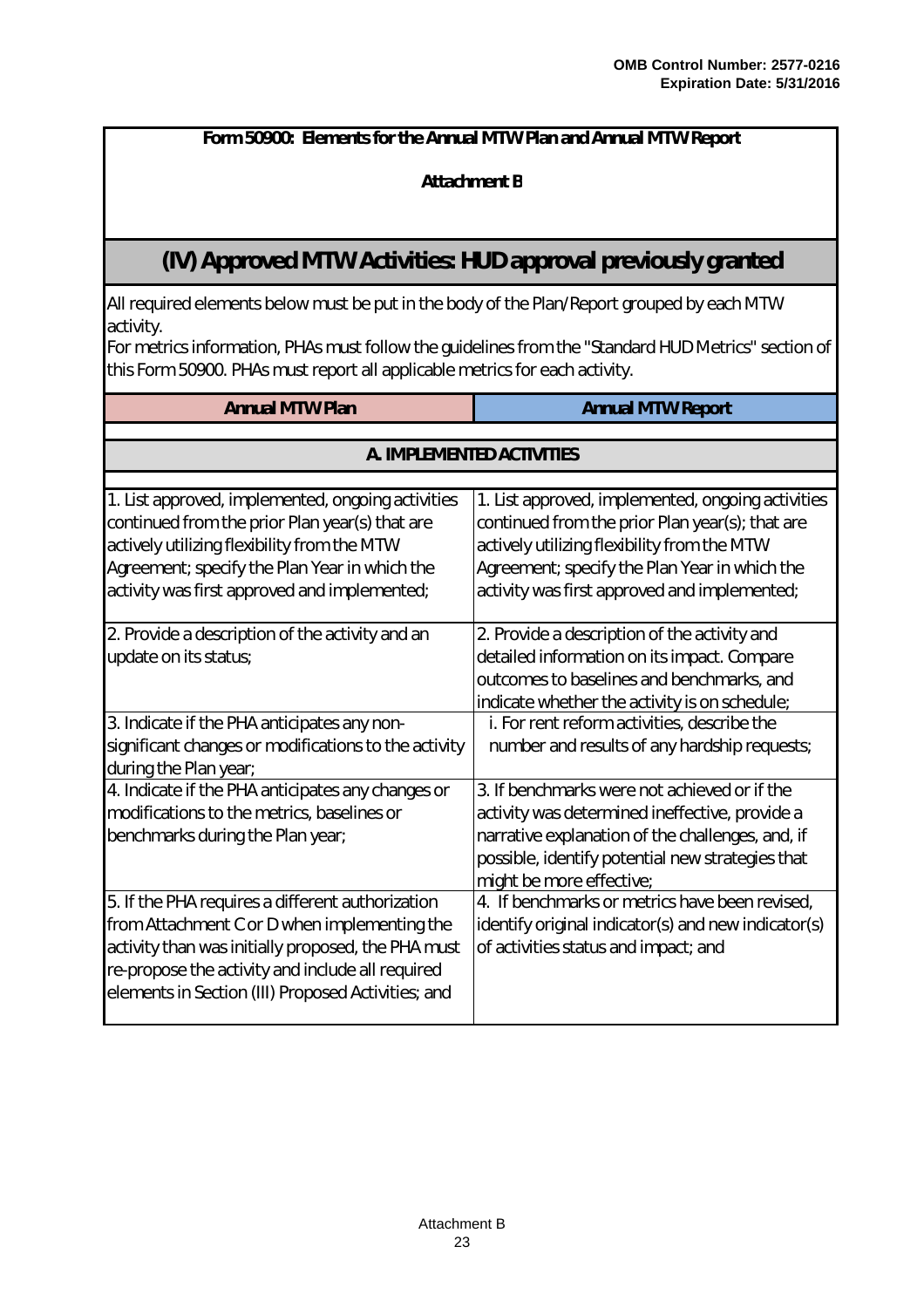| 6. HUD requires PHAs to re-propose activities that     | 5. If data collection methodology has changed,    |
|--------------------------------------------------------|---------------------------------------------------|
| require a "significant change." A "significant         | describe original data collection methodology and |
| change" occurs when the nature of the activity has     | any revisions to the process or change in data    |
| changed such that an additional MTW                    | collected.                                        |
| authorization is needed or when a PHA                  |                                                   |
| fundamentally changes the nature and scope of an       |                                                   |
| activity to the extent that there is the potential for |                                                   |
| a different impact on residents (e.g. changing the     |                                                   |
| calculation of rent). In these cases a new public      |                                                   |
| process is needed for residents to have the            |                                                   |
| opportunity to be informed about the changes to        |                                                   |
| the activity. HUD reserves the right to determine      |                                                   |
| on a case-by-case basis if the change made to an       |                                                   |
| activity crosses this threshold and therefore          |                                                   |
| requires the activity to be re-proposed.               |                                                   |
|                                                        |                                                   |
|                                                        |                                                   |

| <b>B. NOT YET IMPLEMENTED ACTIVITIES</b>                                                                                                                                                                                                                   |                                                                                                                                                                                    |  |  |  |
|------------------------------------------------------------------------------------------------------------------------------------------------------------------------------------------------------------------------------------------------------------|------------------------------------------------------------------------------------------------------------------------------------------------------------------------------------|--|--|--|
|                                                                                                                                                                                                                                                            |                                                                                                                                                                                    |  |  |  |
| 1. Describe any approved activities that were<br>proposed in the Plan, approved by HUD, but have<br>not yet been implemented, and discuss why these<br>activities were not implemented; specify the Plan<br>Year in which the activity was first approved; | 1. List any approved activities that were<br>proposed in the Plan, approved by HUD, but not<br>implemented; specify the Plan Year in which the<br>activity was first approved; and |  |  |  |
| 2. Provide an update on the plan for                                                                                                                                                                                                                       | 2. Discuss any actions taken toward                                                                                                                                                |  |  |  |
| implementation of the activity;                                                                                                                                                                                                                            | implementation during the fiscal year.                                                                                                                                             |  |  |  |
| 3. Provide a timeline for implementation;                                                                                                                                                                                                                  |                                                                                                                                                                                    |  |  |  |
| 4. Provide an explanation of any non-significant                                                                                                                                                                                                           |                                                                                                                                                                                    |  |  |  |
| changes or modifications to the activity since it                                                                                                                                                                                                          |                                                                                                                                                                                    |  |  |  |
| was approved;                                                                                                                                                                                                                                              |                                                                                                                                                                                    |  |  |  |
|                                                                                                                                                                                                                                                            |                                                                                                                                                                                    |  |  |  |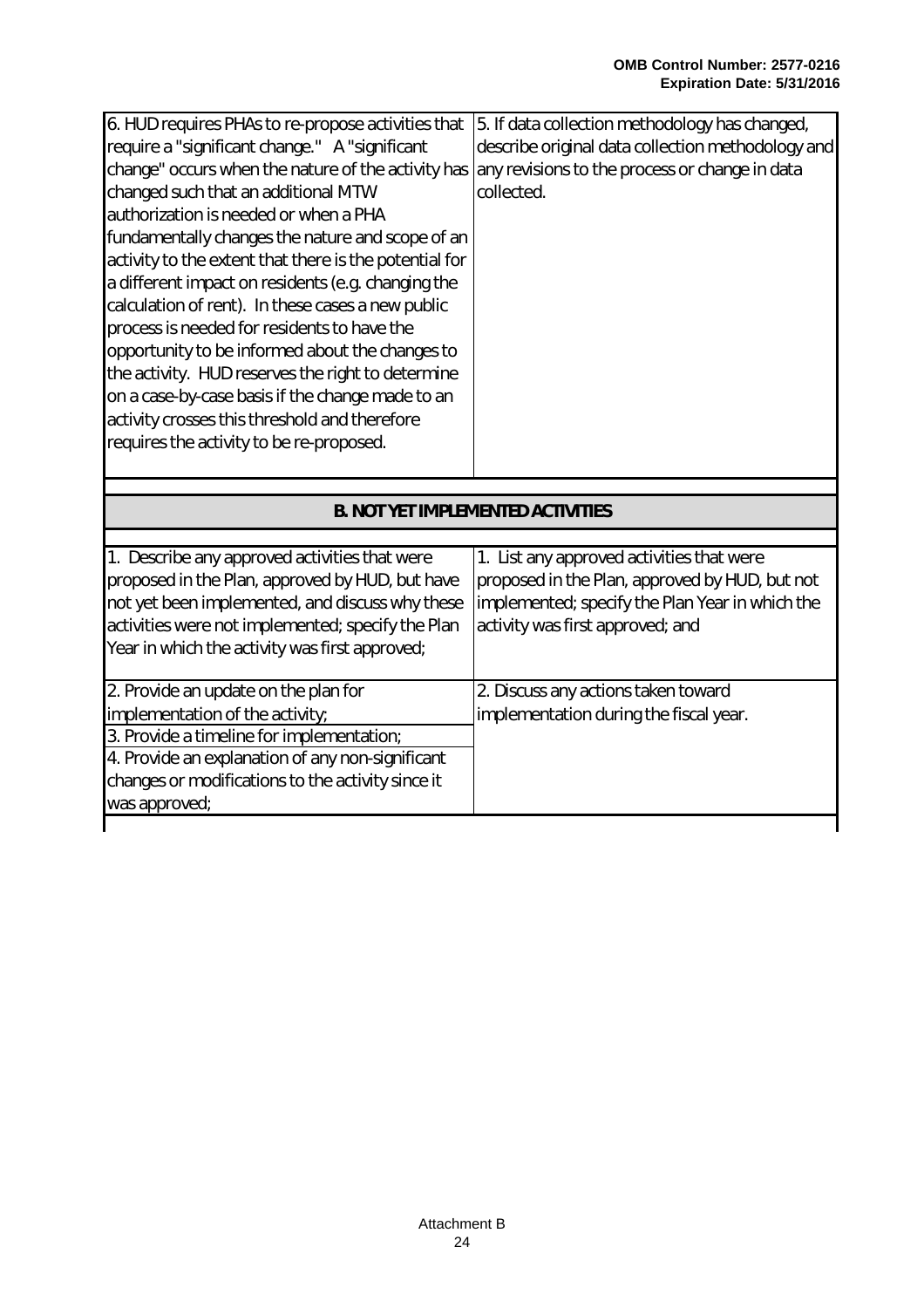| C. ACTIVITIES ON HOLD                                                                                                                                                                                                                                                                                                                                        |                                                                                                                                                                                                                                                                                                                                                                                                                                                                                                                                                |  |  |
|--------------------------------------------------------------------------------------------------------------------------------------------------------------------------------------------------------------------------------------------------------------------------------------------------------------------------------------------------------------|------------------------------------------------------------------------------------------------------------------------------------------------------------------------------------------------------------------------------------------------------------------------------------------------------------------------------------------------------------------------------------------------------------------------------------------------------------------------------------------------------------------------------------------------|--|--|
| 1. Describe any approved activities that have been 1. Describe any approved activities that have<br>implemented that the PHA has stopped<br>implementing but has plans to reactivate in the<br>future; specify the Plan Year in which the activity<br>was first approved, implemented, and placed on<br>hold;                                                | been implemented and the PHA has stopped<br>implementing but has plans to reactivate in the<br>future; specify the Plan Year in which the activity<br>was first approved, implemented, and placed on<br>hold; and                                                                                                                                                                                                                                                                                                                              |  |  |
| 2. Discuss why these activities have been placed<br>on hold;<br>3. Provide an update on the plan for reactivating<br>the activity;<br>4. Provide a timeline for re-implementation; and<br>5. Provide an explanation of any non-significant<br>changes or modifications to the activity since it<br>was approved.                                             | 2. Report any actions that were taken towards<br>reactivating the activity.                                                                                                                                                                                                                                                                                                                                                                                                                                                                    |  |  |
| D. CLOSED OUT ACTIVITIES                                                                                                                                                                                                                                                                                                                                     |                                                                                                                                                                                                                                                                                                                                                                                                                                                                                                                                                |  |  |
| 1. List any approved activities that have been<br>closed out, including activities that have never<br>been implemented, that the PHA does not plan to<br>implement and obsolete activities; specify the Plan<br>Year in which the activity was first approved and<br>implemented (if applicable);<br>2. Explain why these activities were closed out;<br>and | 1. List all approved activities that have been<br>closed out, including activities that have never<br>been implemented, that the PHA does not plan to<br>implement and obsolete activities; specify the<br>Plan Year in which the activity was first approved<br>and implemented (if applicable);<br>2. Provide the year the activity was closed out;<br>and                                                                                                                                                                                   |  |  |
| 3. Provide the year the activity was closed out.                                                                                                                                                                                                                                                                                                             | 3. In the year the activity was closed out provide<br>the following:<br>i. Discuss the final outcome and lessons learned;<br>ii. Describe any statutory exceptions outside of<br>the current MTW flexibilities that might have<br>provided additional benefit for this activity;<br>iii. Provide a summary table, listing outcomes<br>from each year of the activity (since the<br>execution of the Standard MTW Agreement);<br>and<br>iv. Provide a narrative for additional<br>explanations about outcomes reported in the<br>summary table. |  |  |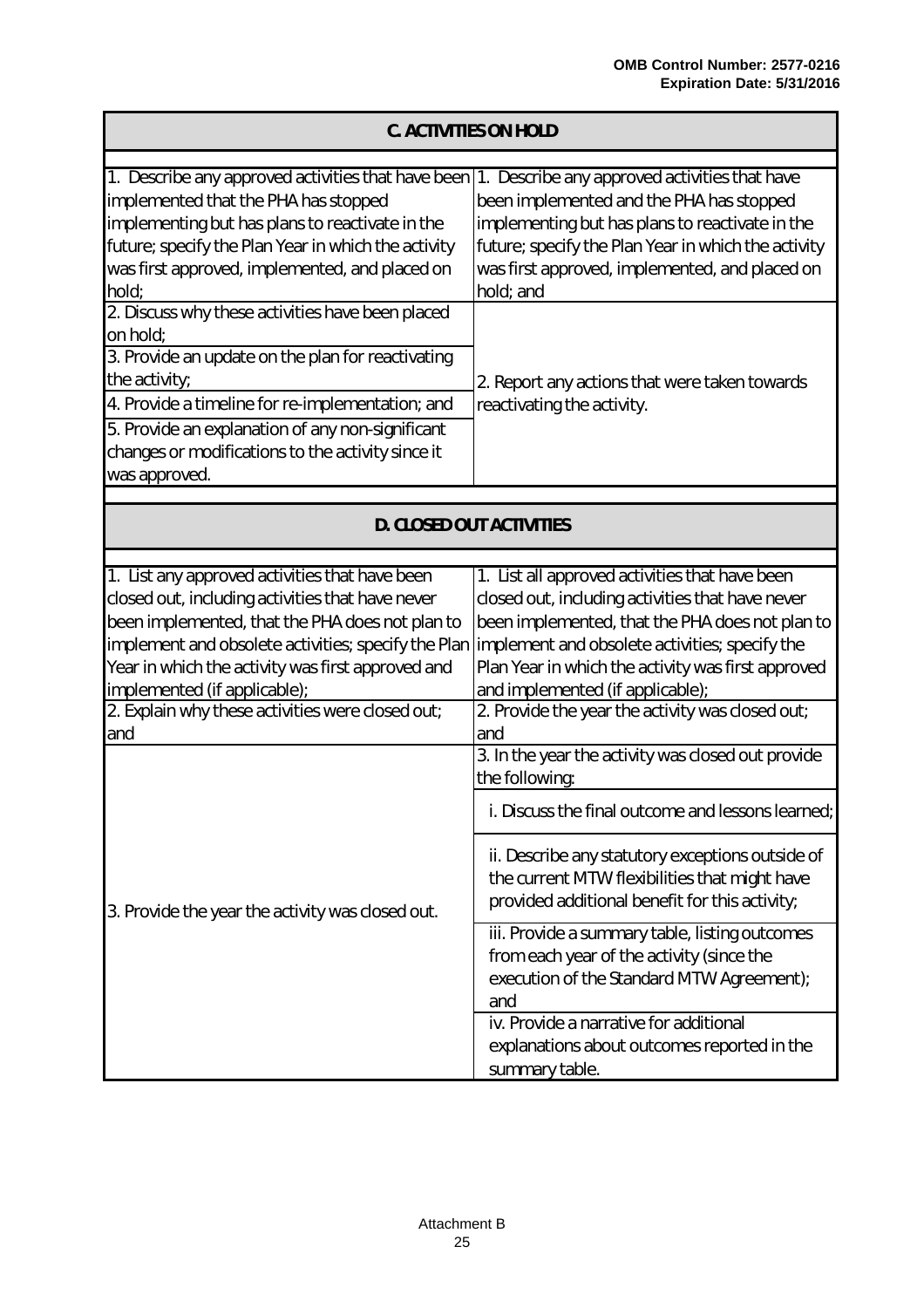**Attachment B**

### **(V) Sources and Uses of Funds**

### **Annual MTW Plan**

**V.1.Plan.Sources and Uses of MTW Funds**

**A. MTW Plan: Sources and Uses of MTW Funds**

**Estimated Sources of MTW Funding for the Fiscal Year**

**PHAs shall provide the estimated sources and amounts of MTW funding by FDS line item.**

| Sources                                                            |                                               |            |  |  |  |
|--------------------------------------------------------------------|-----------------------------------------------|------------|--|--|--|
| Dollar Amount<br><b>FDS Line Item</b><br><b>FDS Line Item Name</b> |                                               |            |  |  |  |
| 70500 (70300+70400)                                                | <b>Total Tenant Revenue</b>                   | \$ X       |  |  |  |
| 70600                                                              | <b>HUD PHA Operating Grants</b>               | <b>\$X</b> |  |  |  |
| 70610                                                              | <b>Capital Grants</b>                         | <b>\$X</b> |  |  |  |
| 70700 (70710+70720+70730+70740+70750)                              | Total Fee Revenue                             | \$ X       |  |  |  |
| 71100+72000                                                        | Interest Income                               | <b>\$X</b> |  |  |  |
| 71600                                                              | <b>Gain or Loss on Sale of Capital Assets</b> | \$ X       |  |  |  |
| 71200+71300+71310+71400+71500                                      | <b>Other Income</b>                           | \$X        |  |  |  |
| 70000                                                              | <b>Total Revenue</b>                          | $\Box$     |  |  |  |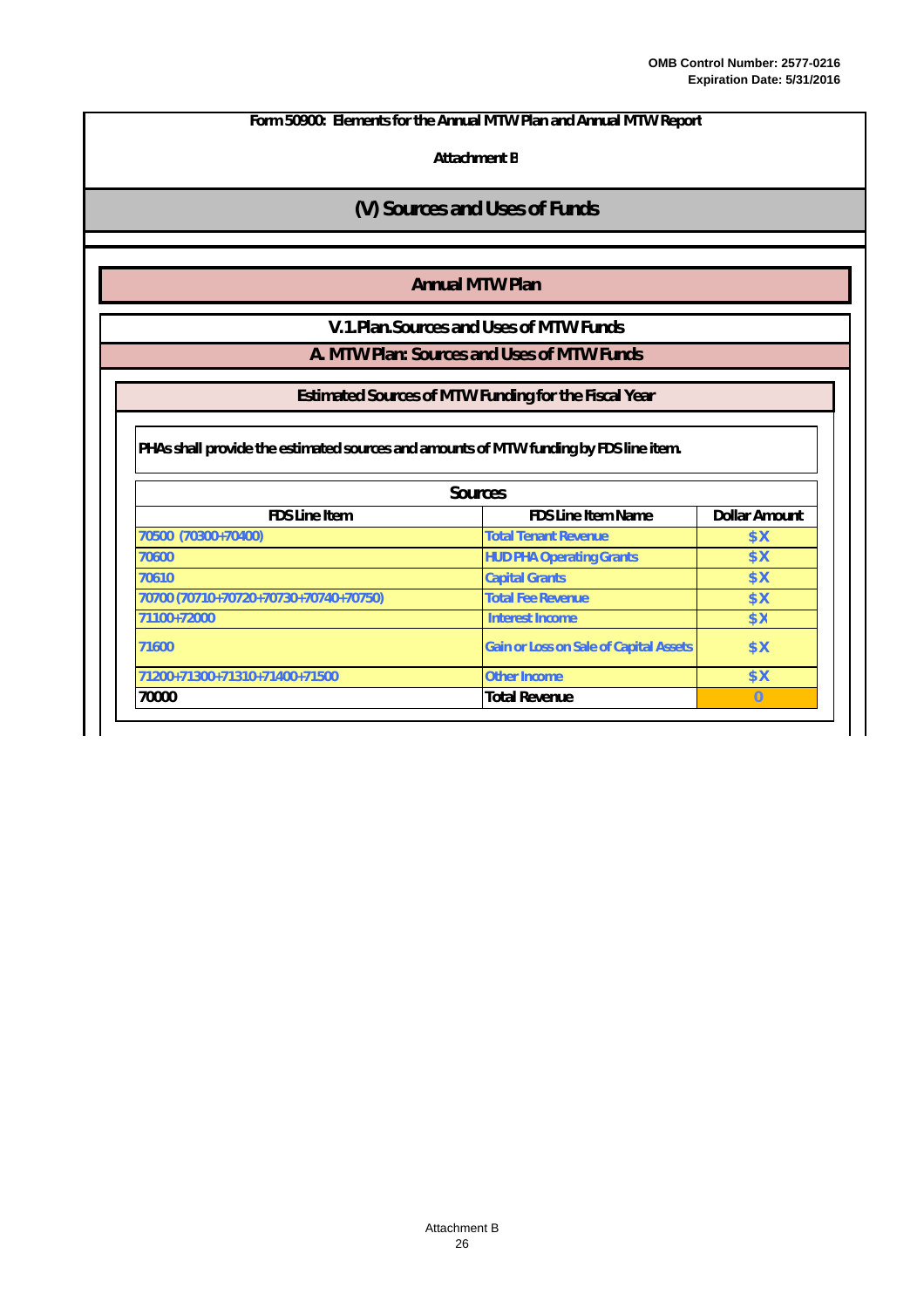#### **Estimated Uses of MTW Funding for the Fiscal Year**

#### **PHAs shall provide the estimated uses and amounts of MTW spending by FDS line item.**

| <b>Uses</b>                                                  |                                                               |      |  |  |  |  |
|--------------------------------------------------------------|---------------------------------------------------------------|------|--|--|--|--|
| FDS Line Item<br><b>FDS Line Item Name</b><br>Dollar Amount  |                                                               |      |  |  |  |  |
| 91000<br>$(91100+91200+91400+91500+91600+91700+91800+91900)$ | <b>Total Operating - Administrative</b>                       | \$X  |  |  |  |  |
| 91300+91310+92000                                            | <b>Management Fee Expense</b>                                 | \$X  |  |  |  |  |
| 91810                                                        | <b>Allocated Overhead</b>                                     | \$ X |  |  |  |  |
| 92500 (92100+92200+92300+92400)                              | <b>Total Tenant Services</b>                                  | \$X  |  |  |  |  |
| 93000 (93100+93600+93200+93300+93400+93800)                  | <b>Total Utilities</b>                                        | \$ X |  |  |  |  |
| 93500+93700                                                  | Labor                                                         | \$X  |  |  |  |  |
| 94000 (94100+94200+94300+94500)                              | <b>Total Ordinary Maintenance</b>                             | \$X  |  |  |  |  |
| 95000 (95100+95200+95300+95500)                              | <b>Total Protective Services</b>                              | \$ X |  |  |  |  |
| 96100 (96110+96120+96130+96140)                              | <b>Total insurance Premiums</b>                               | \$ X |  |  |  |  |
| 96000 (96200+96210+96300+96400+96500+96600+96800)            | <b>Total Other General Expenses</b>                           | \$ X |  |  |  |  |
| 96700 (96710+96720+96730)                                    | <b>Total Interest Expense and</b><br><b>Amortization Cost</b> | \$ X |  |  |  |  |
| 97100+97200                                                  | <b>Total Extraordinary Maintenance</b>                        | \$ X |  |  |  |  |
| 97300+97350                                                  | <b>Housing Assistance Payments + HAP</b><br>Portability-In    |      |  |  |  |  |
| 97400                                                        | <b>Depreciation Expense</b>                                   | \$ X |  |  |  |  |
| 97500+97600+97700+97800                                      | <b>All Other Expenses</b>                                     | \$ X |  |  |  |  |
| 90000                                                        | <b>Total Expenses</b>                                         |      |  |  |  |  |

### **Describe the Activities that Will Use Only MTW Single Fund Flexibility**

**PHAs shall provide a thorough narrative of each activity that uses only the Single Fund Flexibility in the body of the Plan. In the narrative, PHAs are encouraged to provide metrics to track the outcomes of these programs or activities. Activities that use other MTW waivers in addition to Single Fund Flexibility do not need to be described in this section because descriptions of these activities are found in either Section (III) Proposed MTW Activities or Section (IV) Approved MTW Activities.**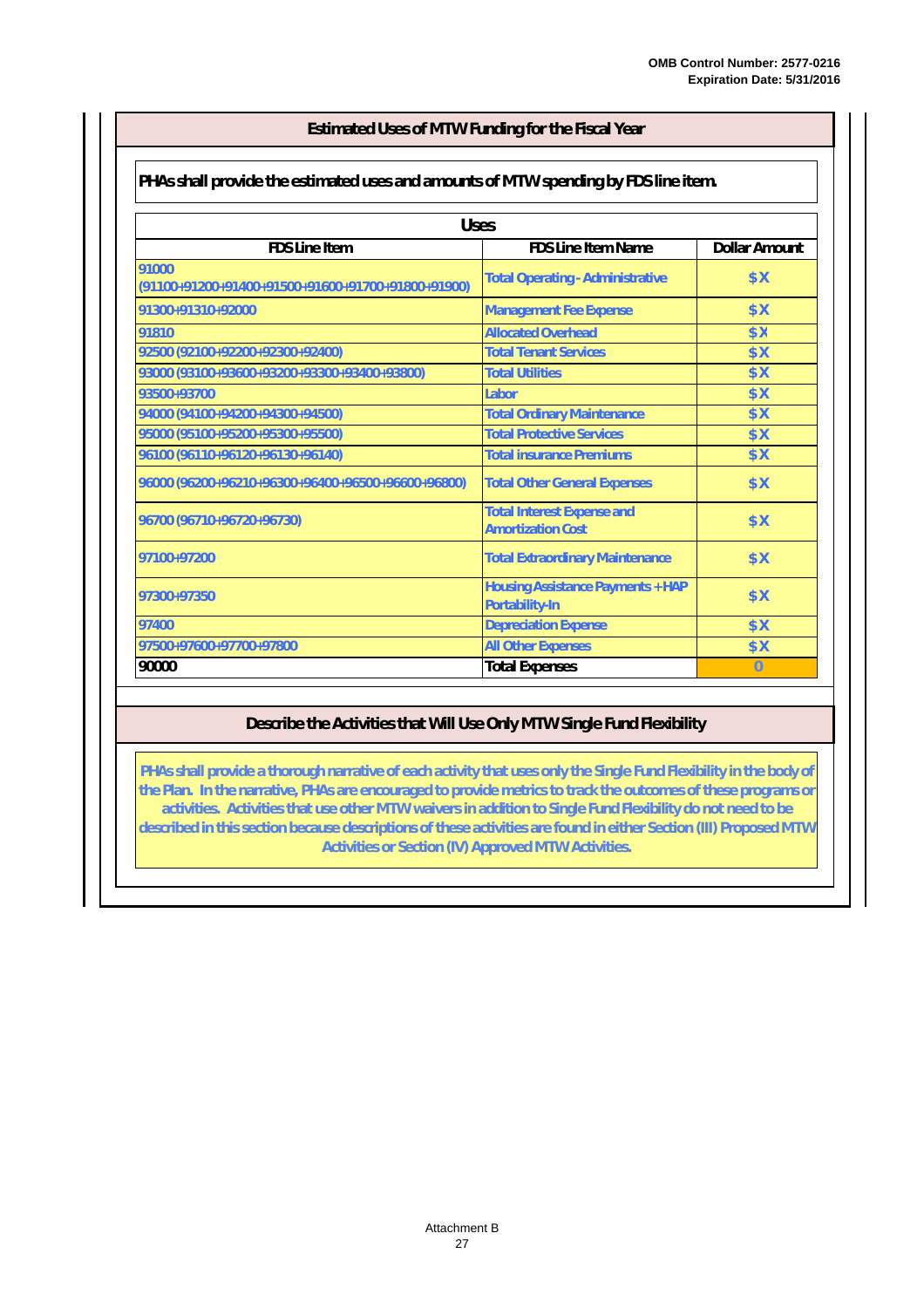| V.2.Plan.Local Asset Management Plan                                                                                                                                                                                                                                               |                                |  |  |  |
|------------------------------------------------------------------------------------------------------------------------------------------------------------------------------------------------------------------------------------------------------------------------------------|--------------------------------|--|--|--|
| B. MTW Plan: Local Asset Management Plan                                                                                                                                                                                                                                           |                                |  |  |  |
| Is the PHA allocating costs within statute?                                                                                                                                                                                                                                        | Yes:<br><b>No</b><br><b>or</b> |  |  |  |
| Is the PHA implementing a local asset management plan (LAMP)?                                                                                                                                                                                                                      | Yes<br><b>No</b><br>or         |  |  |  |
| If the PHA is implementing a LAMP, it shall be described in an appendix every year beginning with the year it is proposed<br>and approved. The narrative shall explain the deviations from existing HUD requirements and should be updated if any<br>changes are made to the LAMP. |                                |  |  |  |
| Has the PHA provided a LAMP in the appendix?                                                                                                                                                                                                                                       | <b>No</b><br>Yes<br>$ $ or $ $ |  |  |  |
| PHAs should provide a brief summary of any changes in the Local Asset Management Plan in the body of the Plan.                                                                                                                                                                     |                                |  |  |  |
|                                                                                                                                                                                                                                                                                    |                                |  |  |  |
|                                                                                                                                                                                                                                                                                    |                                |  |  |  |
| <b>Annual MTW Report</b>                                                                                                                                                                                                                                                           |                                |  |  |  |
| V.3. Report. Sources and Uses of MTW Funds                                                                                                                                                                                                                                         |                                |  |  |  |
| A. MTW Report: Sources and Uses of MTW Funds                                                                                                                                                                                                                                       |                                |  |  |  |
| Actual Sources and Uses of MTW Funding for the Fiscal Year                                                                                                                                                                                                                         |                                |  |  |  |
| PHAs shall submit their unaudited and audited information in the prescribed FDS format through the<br>Financial Assessment System - PHA (FASPHA), or its successor system                                                                                                          |                                |  |  |  |
| Describe the Activities that Used Only MTW Single Fund Flexibility                                                                                                                                                                                                                 |                                |  |  |  |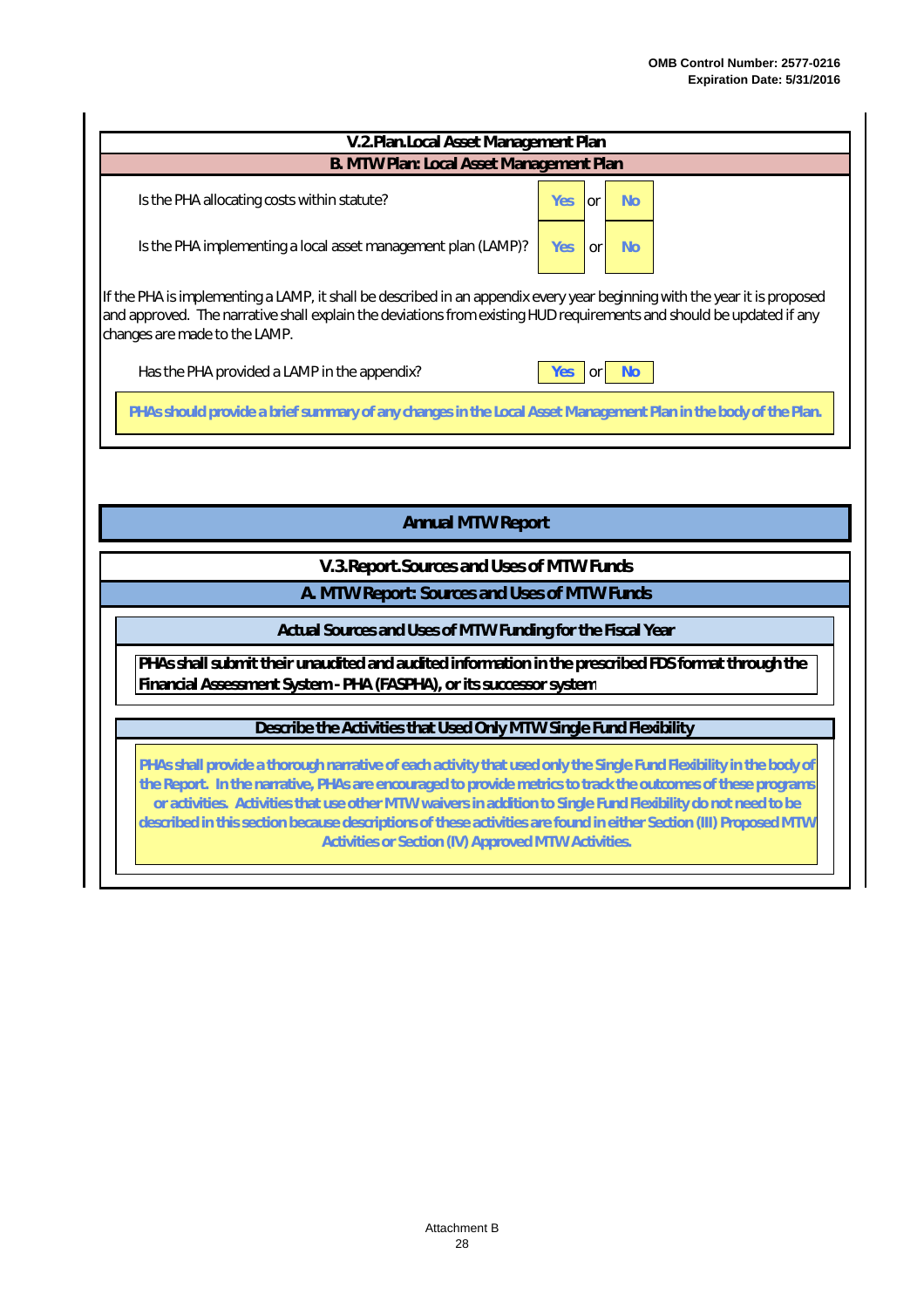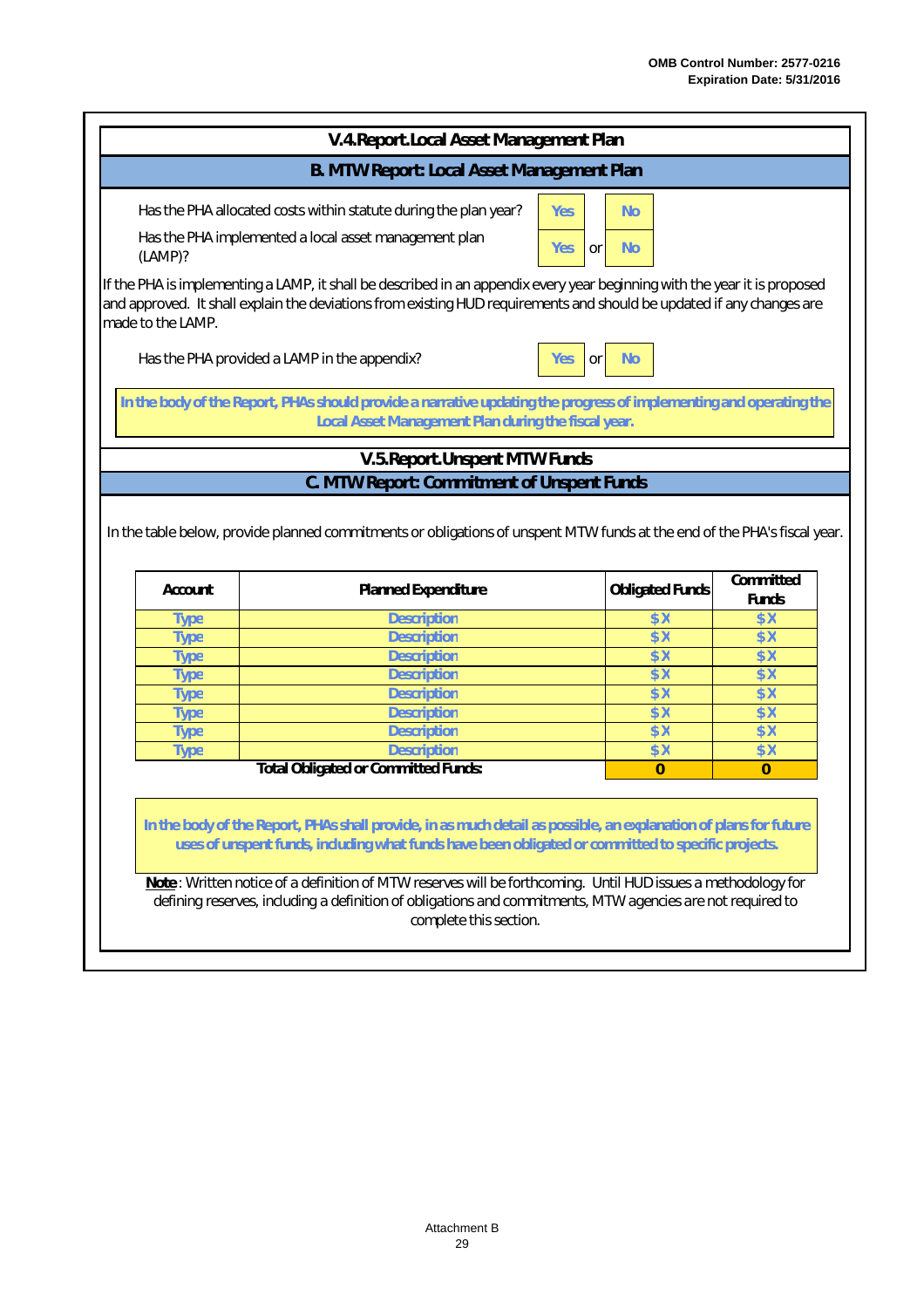| Form 50900: Elements for the Annual MTW Plan and Annual MTW Report                                                                                                                                                                                                                                                                                                                                                                                           |                                                                                                                                                                                                                                                                                                                                                                                                                                                                                                                                       |  |  |  |
|--------------------------------------------------------------------------------------------------------------------------------------------------------------------------------------------------------------------------------------------------------------------------------------------------------------------------------------------------------------------------------------------------------------------------------------------------------------|---------------------------------------------------------------------------------------------------------------------------------------------------------------------------------------------------------------------------------------------------------------------------------------------------------------------------------------------------------------------------------------------------------------------------------------------------------------------------------------------------------------------------------------|--|--|--|
| Attachment B                                                                                                                                                                                                                                                                                                                                                                                                                                                 |                                                                                                                                                                                                                                                                                                                                                                                                                                                                                                                                       |  |  |  |
| (VI) Administrative                                                                                                                                                                                                                                                                                                                                                                                                                                          |                                                                                                                                                                                                                                                                                                                                                                                                                                                                                                                                       |  |  |  |
| The PHA shall provide the information below with the first Plan/Report submittal to HUD.                                                                                                                                                                                                                                                                                                                                                                     |                                                                                                                                                                                                                                                                                                                                                                                                                                                                                                                                       |  |  |  |
| <b>Annual MTW Plan</b>                                                                                                                                                                                                                                                                                                                                                                                                                                       | <b>Annual MTW Report</b>                                                                                                                                                                                                                                                                                                                                                                                                                                                                                                              |  |  |  |
| A. Resolution signed by the Board of<br>Commissioners, or other authorized PHA official<br>if there is no Board of Commissioners, adopting<br>the Annual MTW Plan Certification of<br>Compliance (provided at the end of this<br>Attachment B):                                                                                                                                                                                                              | A. General description of any HUD reviews, audits or<br>physical inspection issues that require the agency to take<br>action to address the issue;                                                                                                                                                                                                                                                                                                                                                                                    |  |  |  |
| B. The beginning and end dates of when the<br>Annual MTW Plan was made available for public<br>review, the dates, locations of public hearings<br>and total number of attendees for the draft<br>Annual MTW Plan, (to ensure PHAs have met the<br>requirements for public participation, HUD<br>reserves the right to request additional<br>information to verify PHAs have complied with all<br>requirements as set forth in the Standard MTW<br>Agreement) | B. Results of latest PHA-directed evaluations of the<br>demonstration, as applicable; and                                                                                                                                                                                                                                                                                                                                                                                                                                             |  |  |  |
| C. Description of any planned or ongoing PHA-<br>directed evaluations of the demonstration for<br>the overall MTW program or any specific MTW<br>activities, if applicable; and                                                                                                                                                                                                                                                                              | C. Certification that the PHA has met the three statutory<br>requirements of: 1) assuring that at least 75 percent of<br>the families assisted by the Agency are very low-income<br>families; 2) continuing to assist substantially the same<br>total number of eligible low-income families as would<br>have been served had the amounts not been combined;<br>and 3) maintaining a comparable mix of families (by<br>family size) are served, as would have been provided had<br>the amounts not been used under the demonstration. |  |  |  |
| D. The Annual Statement/Performance and<br>Evaluation Report (HUD 50075.1) or subsequent<br>form required by HUD for MTW and non-MTW<br>Capital Fund grants for each grant that has<br>unexpended amounts, including estimates for<br>the Plan Year and all three parts of the report;                                                                                                                                                                       |                                                                                                                                                                                                                                                                                                                                                                                                                                                                                                                                       |  |  |  |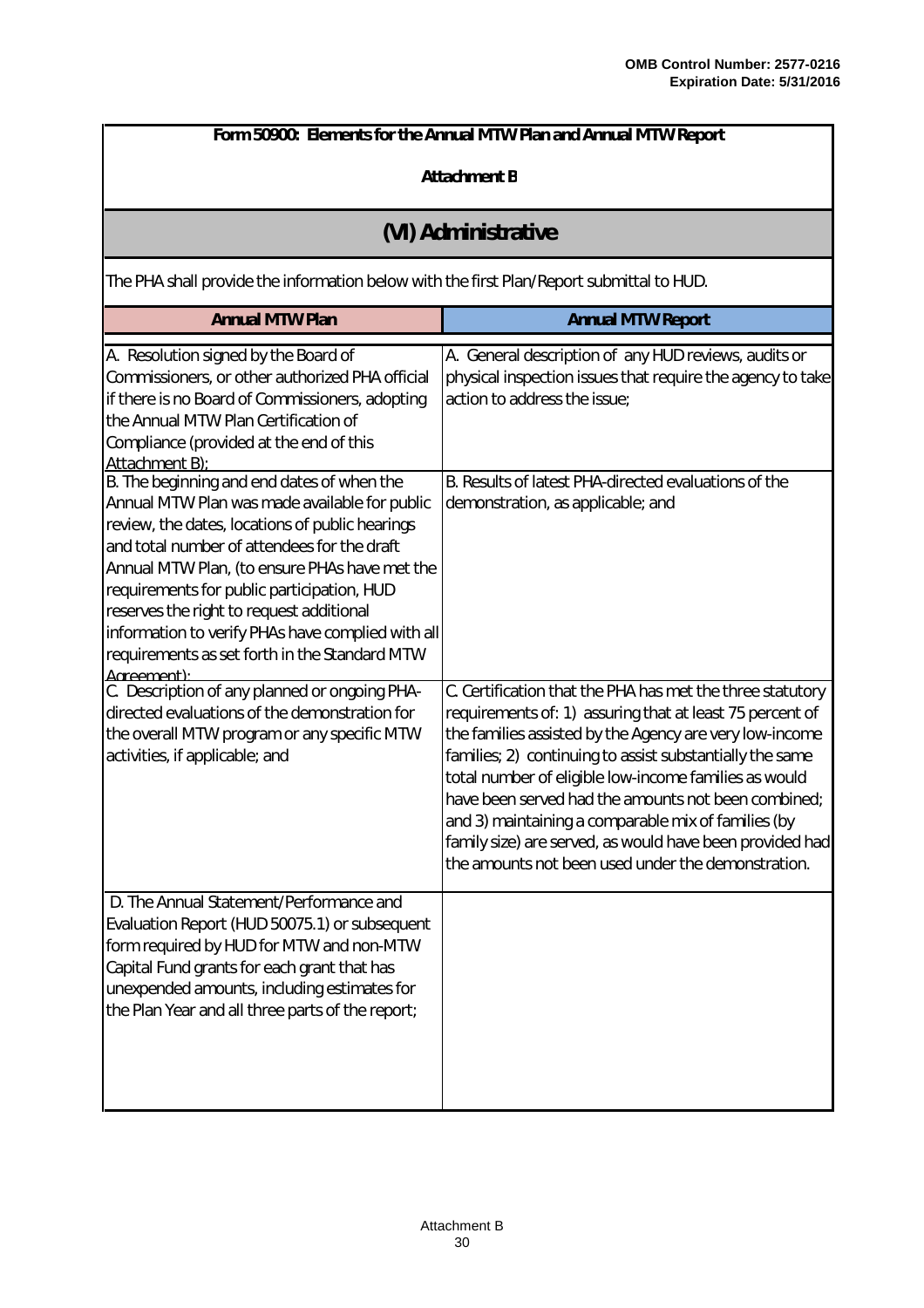#### **Attachment B**

#### **Certifications of Compliance**

**Annual Moving to Work Plan U.S. Department of Housing and Urban Development Certifications of Compliance Office of Public and Indian Housing**

> **Certifications of Compliance with Regulations: Board Resolution to Accompany the Annual Moving to Work Plan\***

Acting on behalf of the Board of Commissioners of the Public Housing Agency (PHA) listed below, as its Chairman or other authorized PHA official if there is no Board of Commissioners, I approve the submission of the Annual Moving to Work Plan for the PHA fiscal year beginning \_\_\_\_\_\_\_\_, hereinafter referred to as "the Plan", of which this document is a part and make the following certifications and agreements with the Department of Housing and Urban Development (HUD) in connection with the submission of the Plan and implementation thereof:

2. The PHA took into consideration public and resident comments (including those of its Resident Advisory Board or Boards) before approval of the Plan by the Board of Commissioners or Board of Directors in order to incorporate any public comments into the Annual MTW Plan. 1. The PHA published a notice that a hearing would be held, that the Plan and all information relevant to the public hearing was available for public inspection for at least 30 days, that there were no less than 15 days between the public hearing and the approval of the Plan by the Board of Commissioners, and that the PHA conducted a public hearing to discuss the Plan and invited public comment.

3. The PHA certifies that the Board of Directors has reviewed and approved the budget for the Capital Fund Program grants contained in the Capital Fund Program Annual Statement/Performance and Evaluation Report, form HUD-50075.1.

4. The PHA will carry out the Plan in conformity with Title VI of the Civil Rights Act of 1964, the Fair Housing Act, section 504 of the Rehabilitation Act of 1973, and title II of the Americans with Disabilities Act of 1990.

5. The Plan is consistent with the applicable comprehensive housing affordability strategy (or any plan incorporating such strategy) for the jurisdiction in which the PHA is located.

The Plan contains a certification by the appropriate State or local officials that the Plan is consistent with the applicable Consolidated Plan, which includes a certification that requires the preparation of an Analysis of Impediments to Fair Housing Choice, for the PHA's jurisdiction and a description of the manner in which the PHA Plan is consistent with the applicable Consolidated Plan.

The PHA will affirmatively further fair housing by examining its programs or proposed programs, identify any impediments to fair housing choice within those programs, address those impediments in a reasonable fashion in view of the resources available and work with local jurisdictions to implement any of the jurisdiction's initiatives to affirmatively further fair housing that require the PHA's involvement and maintain records reflecting these analyses and actions.

8. The PHA will comply with the prohibitions against discrimination on the basis of age pursuant to the Age Discrimination Act of 1975.

9. The PHA will comply with the Architectural Barriers Act of 1968 and 24 CFR Part 41, Policies and Procedures for the Enforcement of Standards and Requirements for Accessibility by the Physically Handicapped.

10. The PHA will comply with the requirements of section 3 of the Housing and Urban Development Act of 1968, Employment Opportunities for Low-or Very-Low Income Persons, and with its implementing regulation at 24 CFR Part 135.

11. The PHA will comply with requirements with regard to a drug free workplace required by 24 CFR Part 24, Subpart F.

12. The PHA will comply with requirements with regard to compliance with restrictions on lobbying required by 24 CFR Part 87, together with disclosure forms if required by this Part, and with restrictions on payments to influence Federal Transactions, in accordance with the Byrd Amendment and implementing regulations at 49 CFR Part 24.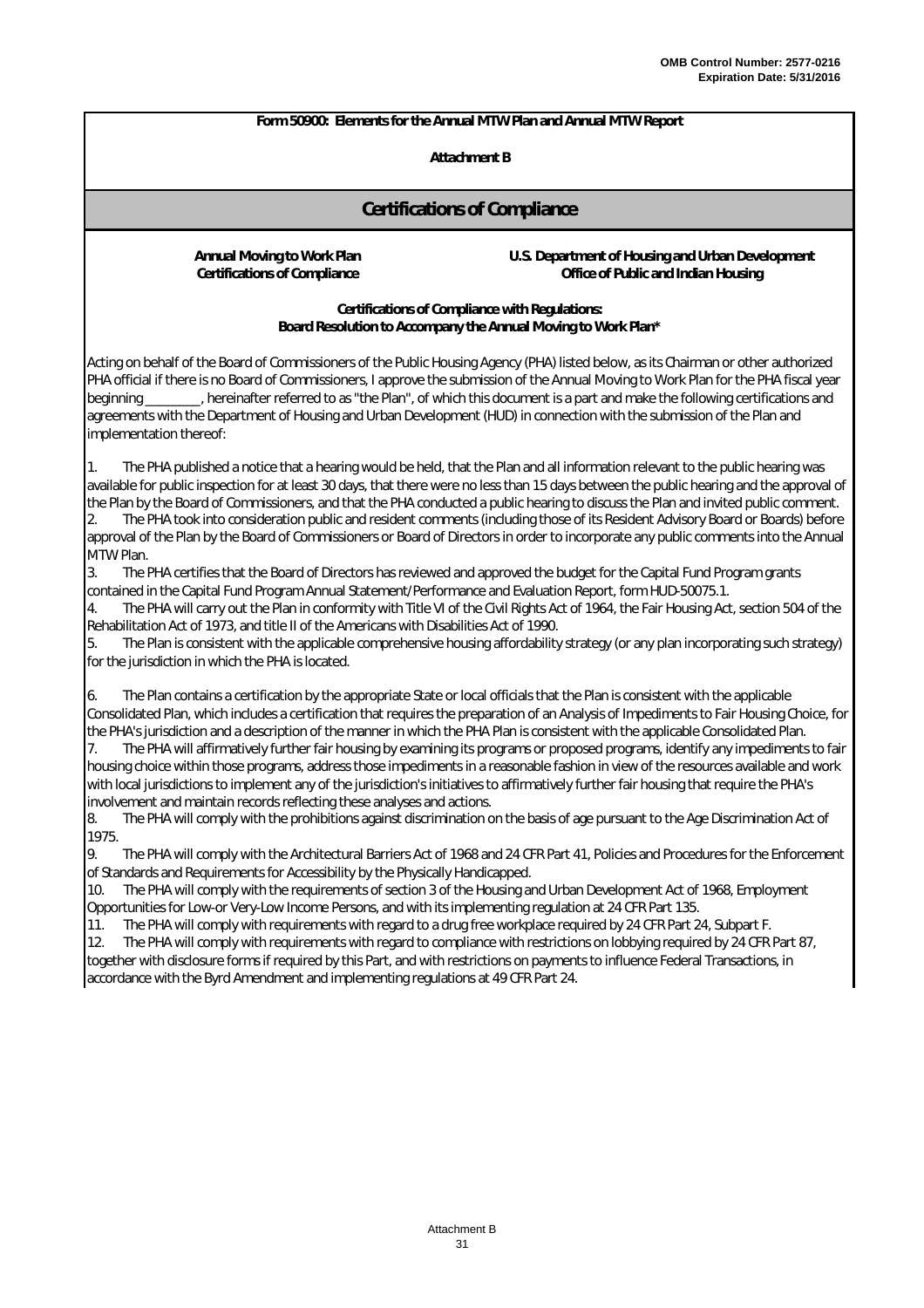13. The PHA will comply with acquisition and relocation requirements of the Uniform Relocation Assistance and Real Property Acquisition Policies Act of 1970 and implementing regulations at 49 CFR Part 24 as applicable.

14. The PHA will take appropriate affirmative action to award contracts to minority and women's business enterprises under 24 CFR 5.105( a).

15. The PHA will provide HUD or the responsible entity any documentation needed to carry out its review under the National Environmental Policy Act and other related authorities in accordance with 24 CFR Part 58. Regardless of who acts as the responsible entity, the PHA will maintain documentation that verifies compliance with environmental requirements pursuant to 24 Part 58 and 24 CFR Part 50 and will make this documentation available to HUD upon its request.

16. With respect to public housing the PHA will comply with Davis-Bacon or HUD determined wage rate requirements under section 12 of the United States Housing Act of 1937 and the Contract Work Hours and Safety Standards Act.

17. The PHA will keep records in accordance with 24 CFR 85.20 and facilitate an effective audit to determine compliance with program requirements.

18. The PHA will comply with the Lead-Based Paint Poisoning Prevention Act and 24 CFR Part 35.

\_\_\_\_\_\_\_\_\_\_\_\_\_\_\_\_\_\_\_\_\_\_\_\_\_\_\_\_\_ \_\_\_\_\_\_\_\_\_\_\_\_\_\_\_\_\_\_\_\_\_\_\_\_\_\_\_\_\_

19. The PHA will comply with the policies, guidelines, and requirements of OMB Circular No. A-87 (Cost Principles for State, Local and Indian Tribal Governments) and 24 CFR Part 85 (Administrative Requirements for Grants and Cooperative Agreements to State, Local and Federally Recognized Indian Tribal Governments).

20. The PHA will undertake only activities and programs covered by the Plan in a manner consistent with its Plan and will utilize covered grant funds only for activities that are approvable under the Moving to Work Agreement and Statement of Authorizations and included in its Plan.

21. All attachments to the Plan have been and will continue to be available at all times and all locations that the Plan is available for public inspection. All required supporting documents have been made available for public inspection along with the Plan and additional requirements at the primary business office of the PHA and at all other times and locations identified by the PHA in its Plan and will continue to be made available at least at the primary business office of the PHA.

PHA Name PHA Number/HA Code

I hereby certify that all the information stated herein, as well as any information provided in the accompaniment herewith, is true and accurate. Warning: HUD will prosecute false claims and statements. Conviction may result in criminal and/or civil penalties. (18 U.S.C. 1001, 1010, 1012; 31 U.S.C. 3729, 3802)

\_\_\_\_\_\_\_\_\_\_\_\_\_\_\_\_\_\_\_\_\_\_\_\_\_\_\_\_\_ \_\_\_\_\_\_\_\_\_\_\_\_\_\_\_\_\_\_\_\_\_\_\_\_\_\_\_\_\_ Name of Authorized Official Title

Signature Date

 $\overline{\phantom{a}}$  ,  $\overline{\phantom{a}}$  ,  $\overline{\phantom{a}}$  ,  $\overline{\phantom{a}}$  ,  $\overline{\phantom{a}}$  ,  $\overline{\phantom{a}}$  ,  $\overline{\phantom{a}}$  ,  $\overline{\phantom{a}}$  ,  $\overline{\phantom{a}}$  ,  $\overline{\phantom{a}}$  ,  $\overline{\phantom{a}}$  ,  $\overline{\phantom{a}}$  ,  $\overline{\phantom{a}}$  ,  $\overline{\phantom{a}}$  ,  $\overline{\phantom{a}}$  ,  $\overline{\phantom{a}}$ 

\*Must be signed by either the Chairman or Secretary of the Board of the PHA's legislative body. This certification cannot be signed by an employee unless authorized by the PHA Board to do so. If this document is not signed by the Chairman or Secretary, documentation such as the by-laws or authorizing board resolution must accompany this certification.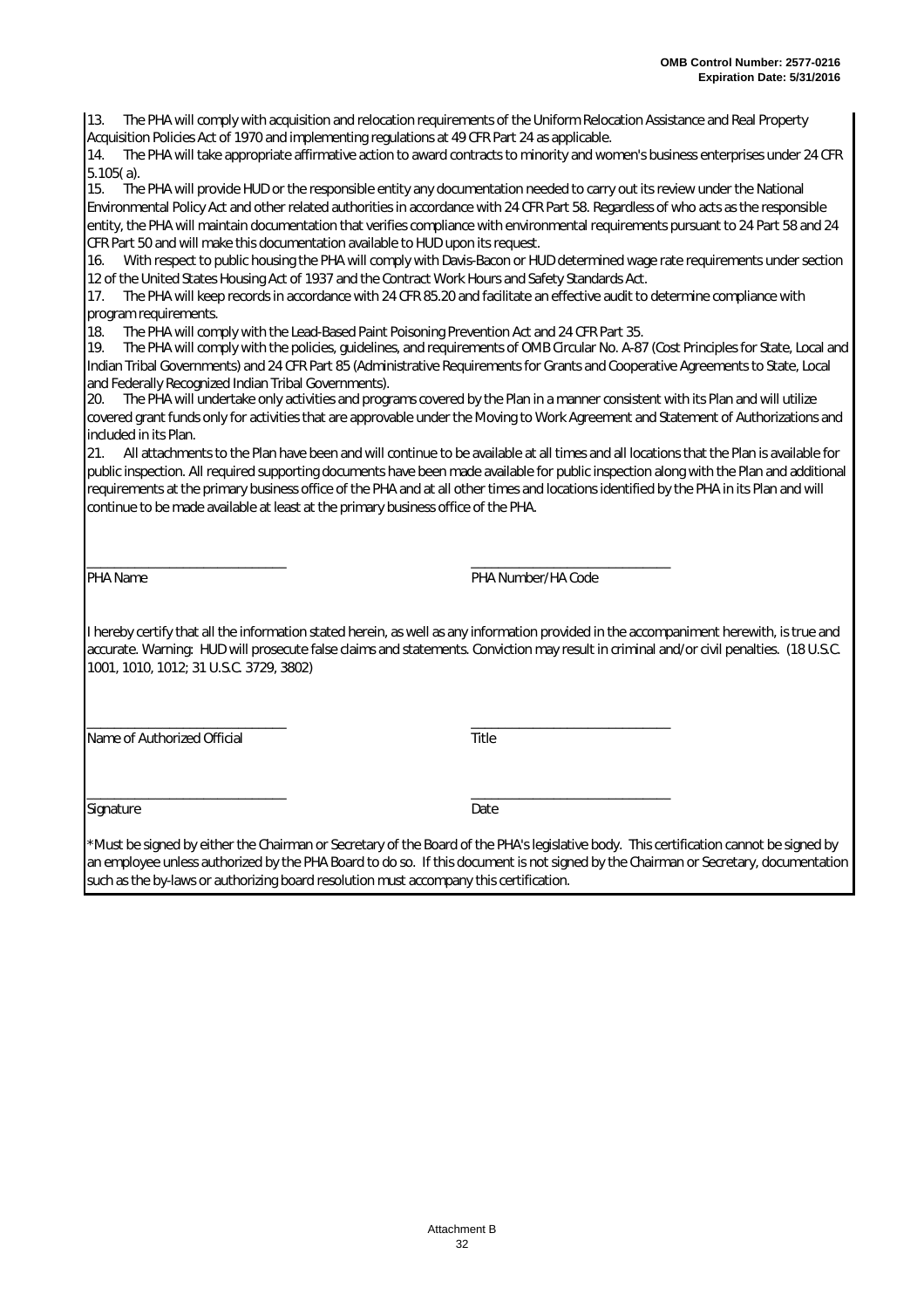**Attachment B**

#### **Standard HUD Metrics**

For all activities in Section (III) Proposed Activities and activities in Section (IV) Approved Activities in the "Implemented" category, the PHA must use all of the applicable standard metrics listed below for each statutory objective cited. Standard metrics must be reported in the table format provided in order to allow analysis and aggregation across PHAs for similar activities.

For standard metrics that are different from the metrics the PHA had been reporting on for an implemented activity, the PHA may set a baseline prior to when the activity began (through historical records or extrapolation from available data). If such information is not available, the PHA may set the baseline in the Annual MTW Report where the standard metric is first presented. If one of the standard metrics had not been used in previous Annual MTW Reports, the PHA must begin tracking the activity using the standard metrics during the current fiscal year.

PHAs should show the component variables that comprise figures (for example, in showing a "Total Cost," a PHA would show the cost per transaction and number of transactions).

PHAs have the flexibility to report on agency developed and previously established metrics in addition to the required standard metrics.

#### *Cost Effectiveness*

When citing the statutory objective to "reduce cost and achieve greater cost effectiveness in federal expenditures," include all of the following metrics that apply:

| CE #1: Agency Cost Savings                                                               |                                                                                                |                                                              |                                                                              |                                                              |  |
|------------------------------------------------------------------------------------------|------------------------------------------------------------------------------------------------|--------------------------------------------------------------|------------------------------------------------------------------------------|--------------------------------------------------------------|--|
| Benchmark<br>Baseline<br>Unit of Measurement<br><b>Benchmark</b><br>Outcome<br>Achieved? |                                                                                                |                                                              |                                                                              |                                                              |  |
| Total cost of task in dollars (decrease).                                                | Cost of task prior to<br>implementation of the activity implementation of the<br>(in dollars). | <b>Expected cost of task after</b><br>activity (in dollars). | Actual cost of task after<br>implementation of the<br>activity (in dollars). | Whether the<br>outcome meets or<br>exceeds the<br>benchmark. |  |

| CE #2: Staff Time Savings                                                                       |                                                                                                                                                                        |                                                                                            |                                                                                                |                                               |
|-------------------------------------------------------------------------------------------------|------------------------------------------------------------------------------------------------------------------------------------------------------------------------|--------------------------------------------------------------------------------------------|------------------------------------------------------------------------------------------------|-----------------------------------------------|
| Benchmark<br>Unit of Measurement<br>Outcome<br><b>Baseline</b><br><b>Benchmark</b><br>Achieved? |                                                                                                                                                                        |                                                                                            |                                                                                                |                                               |
| Total time to complete the task in staff hours<br>(decrease).                                   | Total amount of staff time<br>dedicated to the task prior to<br>implementation of the activity task after implementation of after implementation of the<br>(in hours). | <b>Expected amount of total</b><br>staff time dedicated to the<br>the activity (in hours). | Actual amount of total staff Whether the<br>time dedicated to the task<br>activity (in hours). | outcome meets or<br>exceeds the<br>benchmark. |

| CE #3: Decrease in Error Rate of Task Execution                                                                                                                                                                                               |                        |                                                          |         |                                                              |
|-----------------------------------------------------------------------------------------------------------------------------------------------------------------------------------------------------------------------------------------------|------------------------|----------------------------------------------------------|---------|--------------------------------------------------------------|
| Unit of Measurement                                                                                                                                                                                                                           | <b>Baseline</b>        | <b>Benchmark</b>                                         | Outcome | Benchmark<br>Achieved?                                       |
| Average error rate in completing a task as a percentage Average error rate of task Expected average error rate Actual average error rate of prior to implementation of the of task after implementation task after implementat<br>(decrease). | activity (percentage). | of the activity (percentage). the activity (percentage). |         | Whether the<br>outcome meets or<br>exceeds the<br>benchmark. |

| CE #4: Increase in Resources Leveraged           |                                                                                                          |                                                                                                                       |                                                   |                                                              |
|--------------------------------------------------|----------------------------------------------------------------------------------------------------------|-----------------------------------------------------------------------------------------------------------------------|---------------------------------------------------|--------------------------------------------------------------|
| Unit of Measurement                              | <b>Baseline</b>                                                                                          | <b>Benchmark</b>                                                                                                      | Outcome                                           | Benchmark<br>Achieved?                                       |
| Amount of funds leveraged in dollars (increase). | Amount leveraged prior to<br>implementation of the activity<br>(in dollars). This number may<br>be zero. | <b>Expected amount leveraged</b><br>after implementation of the after implementation of the<br>activity (in dollars). | Actual amount leveraged<br>activity (in dollars). | Whether the<br>outcome meets or<br>exceeds the<br>benchmark. |
|                                                  |                                                                                                          |                                                                                                                       |                                                   |                                                              |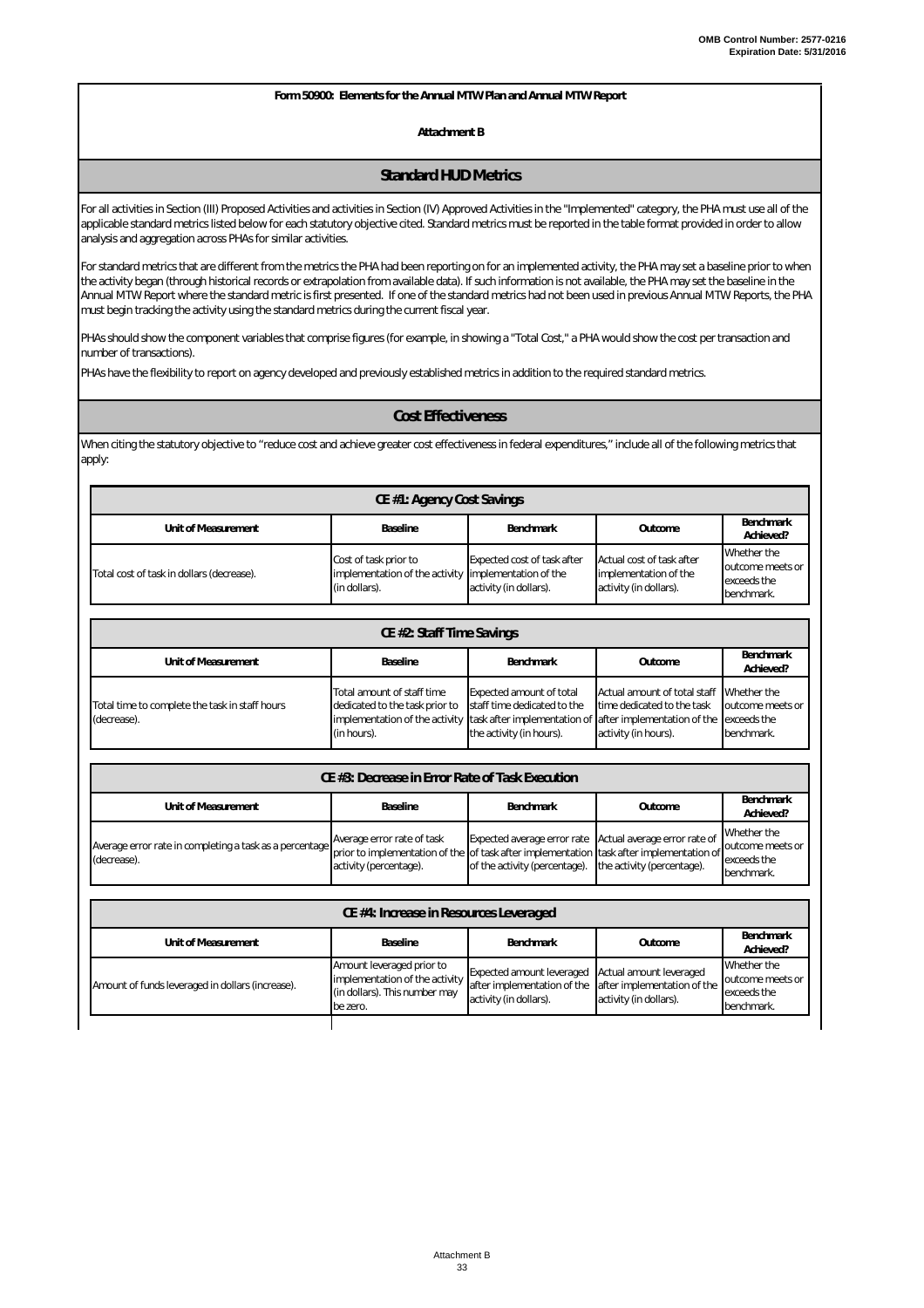| CE #5: Increase in Agency Rental Revenue |                                                                                                        |                                                          |                                                                                |                                                              |
|------------------------------------------|--------------------------------------------------------------------------------------------------------|----------------------------------------------------------|--------------------------------------------------------------------------------|--------------------------------------------------------------|
| Unit of Measurement                      | Baseline                                                                                               | <b>Benchmark</b>                                         | Outcome                                                                        | Benchmark<br>Achieved?                                       |
| Rental revenue in dollars (increase).    | Rental revenue prior to<br>implementation of the activity after implementation of the<br>(in dollars). | <b>Expected rental revenue</b><br>activity (in dollars). | Actual rental revenue after<br>implementation of the<br>activity (in dollars). | Whether the<br>outcome meets or<br>exceeds the<br>benchmark. |
|                                          |                                                                                                        |                                                          |                                                                                |                                                              |

#### *Self Sufficiency*

When citing the statutory objective to "give incentives to families…whose heads of household are either working, seeking work, or are participating in job training educational or other programs to assist in obtaining employment and becoming economically self-sufficient," include all of the following metrics that apply:

| SS #1: Increase in Household Income                                                   |                                                                                                                            |                                                                                                                                        |                                                                                                                      |                                                              |
|---------------------------------------------------------------------------------------|----------------------------------------------------------------------------------------------------------------------------|----------------------------------------------------------------------------------------------------------------------------------------|----------------------------------------------------------------------------------------------------------------------|--------------------------------------------------------------|
| Unit of Measurement                                                                   | <b>Baseline</b>                                                                                                            | <b>Benchmark</b>                                                                                                                       | Outcome                                                                                                              | Benchmark<br>Achieved?                                       |
| Average earned income of households affected by this<br>policy in dollars (increase). | Average earned income of<br>households affected by this<br>policy prior to implementation<br>of the activity (in dollars). | Expected average earned<br>income of households<br>affected by this policy prior<br>to implementation of the<br>activity (in dollars). | Actual average earned<br>income of households<br>affected by this policy prior<br>to implementation (in<br>dollars). | Whether the<br>outcome meets or<br>exceeds the<br>benchmark. |

| SS #2: Increase in Household Savings                                                             |                                                                                                                                                                   |                                                                                                                                                    |                                                                                                                                           |                                                              |
|--------------------------------------------------------------------------------------------------|-------------------------------------------------------------------------------------------------------------------------------------------------------------------|----------------------------------------------------------------------------------------------------------------------------------------------------|-------------------------------------------------------------------------------------------------------------------------------------------|--------------------------------------------------------------|
| Unit of Measurement                                                                              | Baseline                                                                                                                                                          | <b>Benchmark</b>                                                                                                                                   | Outcome                                                                                                                                   | Benchmark<br>Achieved?                                       |
| Average amount of savings/escrow of households<br>affected by this policy in dollars (increase). | Average savings/escrow<br>amount of households<br>affected by this policy prior to<br>implementation of the activity<br>(in dollars). This number may<br>be zero. | <b>Expected average</b><br>savings/escrow amount of<br>households affected by this<br>policy after implementation<br>of the activity (in dollars). | Actual average<br>savings/escrow amount of<br>households affected by this<br>policy after implementation<br>of the activity (in dollars). | Whether the<br>outcome meets or<br>exceeds the<br>benchmark. |

|                                                                                                                                                                                                                                        | SS #3: Increase in Positive Outcomes in Employment Status                                                                                                                    |                                                                                                                                                                                   |                                                                                                                        |                                                              |
|----------------------------------------------------------------------------------------------------------------------------------------------------------------------------------------------------------------------------------------|------------------------------------------------------------------------------------------------------------------------------------------------------------------------------|-----------------------------------------------------------------------------------------------------------------------------------------------------------------------------------|------------------------------------------------------------------------------------------------------------------------|--------------------------------------------------------------|
| Report the Baseline, Benchmark and Outcome data for each type of employment status for those head(s) of households affected by the self-sufficiency<br>activity.                                                                       |                                                                                                                                                                              |                                                                                                                                                                                   |                                                                                                                        |                                                              |
| Unit of Measurement                                                                                                                                                                                                                    | Baseline                                                                                                                                                                     | <b>Benchmark</b>                                                                                                                                                                  | Outcome                                                                                                                | <b>Benchmark</b><br>Achieved?                                |
| Report the following information separately for each<br>category:<br>(1) Employed Full-Time<br>(2) Employed Part-Time<br>(3) Enrolled in an Educational Program<br>(4) Enrolled in Job Training Program<br>(5) Unemployed<br>(6) Other | Head(s) of households in<br>< <category name="">&gt; prior to<br/>implementation of the activity<br/>(number). This number may be implementation of the<br/>zero.</category> | Expected head(s) of<br>households in << category<br>name>> after<br>activity (number).                                                                                            | Actual head(s) of households Whether the<br>in << category name>> after<br>implementation of the<br>activity (number). | outcome meets or<br>exceeds the<br>benchmark.                |
|                                                                                                                                                                                                                                        | Percentage of total work-able<br>households in << category<br>name>> prior to<br>implementation of activity<br>(percent). This number may be<br>zero.                        | Expected percentage of total Actual percentage of total<br>work-able households in<br>< <category name="">&gt; after<br/>implementation of the<br/>activity (percent).</category> | work-able households in<br>< <category name="">&gt; after<br/>implementation of the<br/>activity (percent).</category> | Whether the<br>outcome meets or<br>exceeds the<br>benchmark. |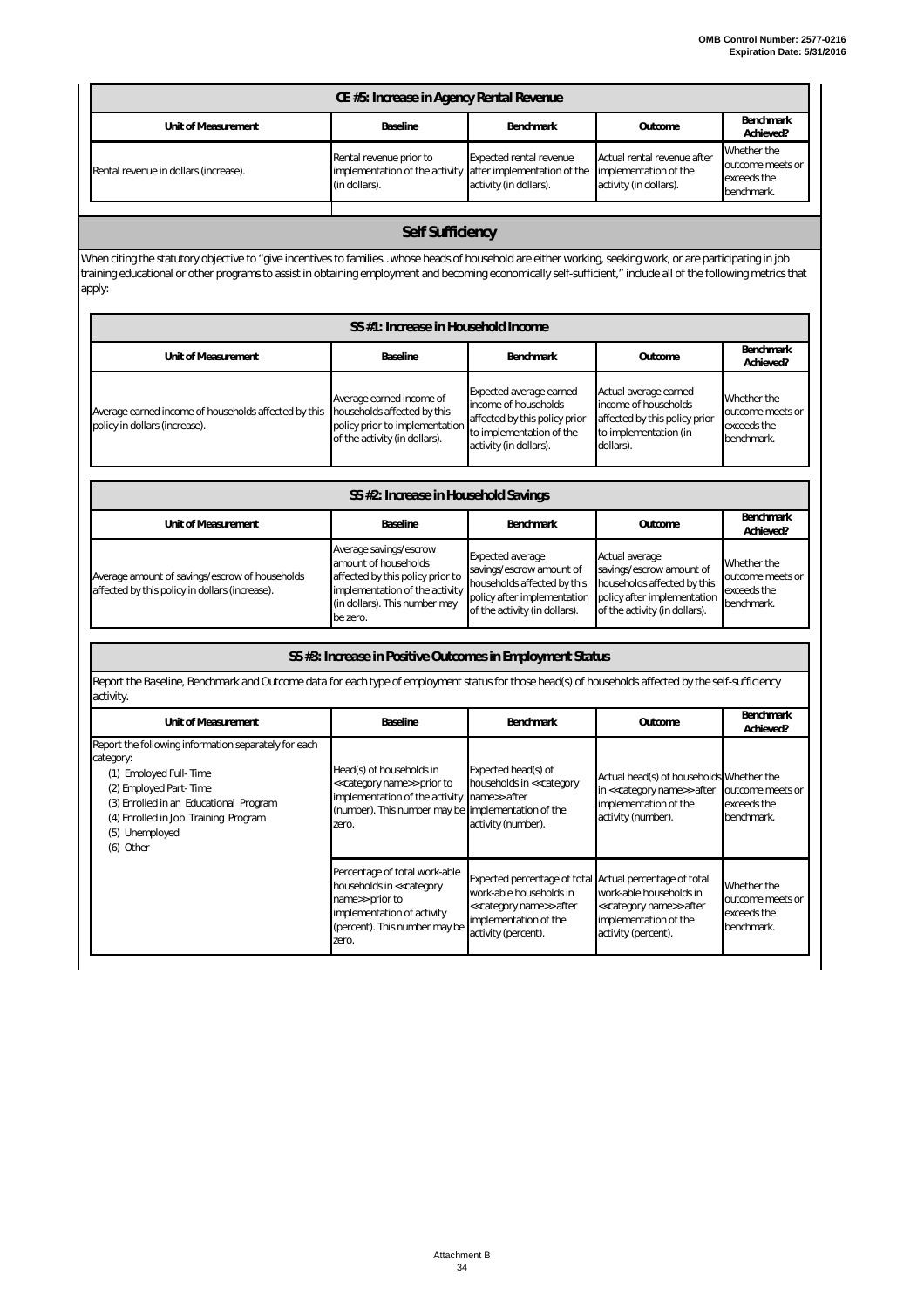| SS #4: Households Removed from Temporary Assistance for Needy Families (TANF)                                                                                                                                                                                                                                            |                                                                                                                                                                                                                       |                                                                                                                                                        |                                                                                                                                                                                    |                                                              |  |
|--------------------------------------------------------------------------------------------------------------------------------------------------------------------------------------------------------------------------------------------------------------------------------------------------------------------------|-----------------------------------------------------------------------------------------------------------------------------------------------------------------------------------------------------------------------|--------------------------------------------------------------------------------------------------------------------------------------------------------|------------------------------------------------------------------------------------------------------------------------------------------------------------------------------------|--------------------------------------------------------------|--|
| Unit of Measurement                                                                                                                                                                                                                                                                                                      | Baseline                                                                                                                                                                                                              | Benchmark                                                                                                                                              | Outcome                                                                                                                                                                            | <b>Benchmark</b><br>Achieved?                                |  |
| Number of households receiving TANF assistance<br>(decrease).                                                                                                                                                                                                                                                            | Households receiving TANF<br>prior to implementation of the<br>activity (number)                                                                                                                                      | Expected number of<br>households receiving TANF<br>after implementation of the<br>activity (number).                                                   | Actual households receiving<br>TANF after implementation<br>of the activity (number).                                                                                              | Whether the<br>putcome meets or<br>exceeds the<br>benchmark. |  |
|                                                                                                                                                                                                                                                                                                                          | SS #5: Households Assisted by Services that Increase Self Sufficiency                                                                                                                                                 |                                                                                                                                                        |                                                                                                                                                                                    |                                                              |  |
| Unit of Measurement                                                                                                                                                                                                                                                                                                      | Baseline                                                                                                                                                                                                              | Benchmark                                                                                                                                              | Outcome                                                                                                                                                                            | <b>Benchmark</b><br>Achieved?                                |  |
| Number of households receiving services aimed to<br>increase self sufficiency (increase).                                                                                                                                                                                                                                | Households receiving self<br>sufficiency services prior to<br>implementation of the activity<br>(number).                                                                                                             | Expected number of<br>households receiving self<br>sufficiency services after<br>implementation of the<br>activity (number).                           | Actual number of<br>households receiving self<br>sufficiency services after<br>implementation of the<br>activity (number).                                                         | Whether the<br>outcome meets or<br>exceeds the<br>benchmark. |  |
|                                                                                                                                                                                                                                                                                                                          | SS #6: Reducing Per Unit Subsidy Costs for Participating Households                                                                                                                                                   |                                                                                                                                                        |                                                                                                                                                                                    |                                                              |  |
| Unit of Measurement                                                                                                                                                                                                                                                                                                      | Baseline                                                                                                                                                                                                              | Benchmark                                                                                                                                              | Outcome                                                                                                                                                                            | Benchmark<br>Achieved?                                       |  |
| Average amount of Section 8 and/or 9 subsidy per<br>household affected by this policy in dollars (decrease).                                                                                                                                                                                                             | Average subsidy per household<br>affected by this policy prior to<br>implementation of the activity<br>(in dollars).                                                                                                  | Expected average subsidy<br>per household affected by<br>this policy after<br>implementation of the<br>activity (in dollars).                          | Actual average subsidy per<br>household affected by this<br>policy after implementation<br>of the activity (in dollars).                                                           | Whether the<br>outcome meets or<br>exceeds the<br>benchmark. |  |
|                                                                                                                                                                                                                                                                                                                          | SS #7: Increase in Agency Rental Revenue                                                                                                                                                                              |                                                                                                                                                        |                                                                                                                                                                                    |                                                              |  |
| Unit of Measurement                                                                                                                                                                                                                                                                                                      | Baseline                                                                                                                                                                                                              | Benchmark                                                                                                                                              | Outcome                                                                                                                                                                            | Benchmark<br>Achieved?                                       |  |
| PHA rental revenue in dollars (increase).                                                                                                                                                                                                                                                                                | PHA rental revenue prior to<br>implementation of the activity<br>(in dollars).                                                                                                                                        | Expected PHA rental revenue Actual PHA rental revenue<br>after implementation of the<br>activity (in dollars).                                         | after implementation of the<br>activity (in dollars).                                                                                                                              | Whether the<br>outcome meets or<br>exceeds the<br>benchmark. |  |
| SS #8: Households Transitioned to Self Sufficiency                                                                                                                                                                                                                                                                       |                                                                                                                                                                                                                       |                                                                                                                                                        |                                                                                                                                                                                    |                                                              |  |
| Unit of Measurement                                                                                                                                                                                                                                                                                                      | Baseline                                                                                                                                                                                                              | Benchmark                                                                                                                                              | Outcome                                                                                                                                                                            | Benchmark<br>Achieved?                                       |  |
| Number of households transitioned to self sufficiency<br>(increase). The PHA may create one or more definitions<br>for "self sufficiency" to use for this metric. Each time<br>the PHA uses this metric, the "Outcome" number<br>should also be provided in Section (II) Operating<br>Information in the space provided. | Households transitioned to self Expected households<br>sufficiency (< <pha definition<br="">of self-sufficiency&gt;&gt;) prior to<br/>implementation of the activity<br/>(number). This number may be<br/>zero.</pha> | transitioned to self<br>sufficiency (< <pha definition<br="">of self-sufficiency&gt;&gt;) after<br/>implementation of the<br/>activity (number).</pha> | <b>Actual households</b><br>transitioned to self<br>sufficiency (<< PHA definition outcome meets or<br>of self-sufficiency>>) after<br>implementation of the<br>activity (number). | Whether the<br>exceeds the<br>benchmark.                     |  |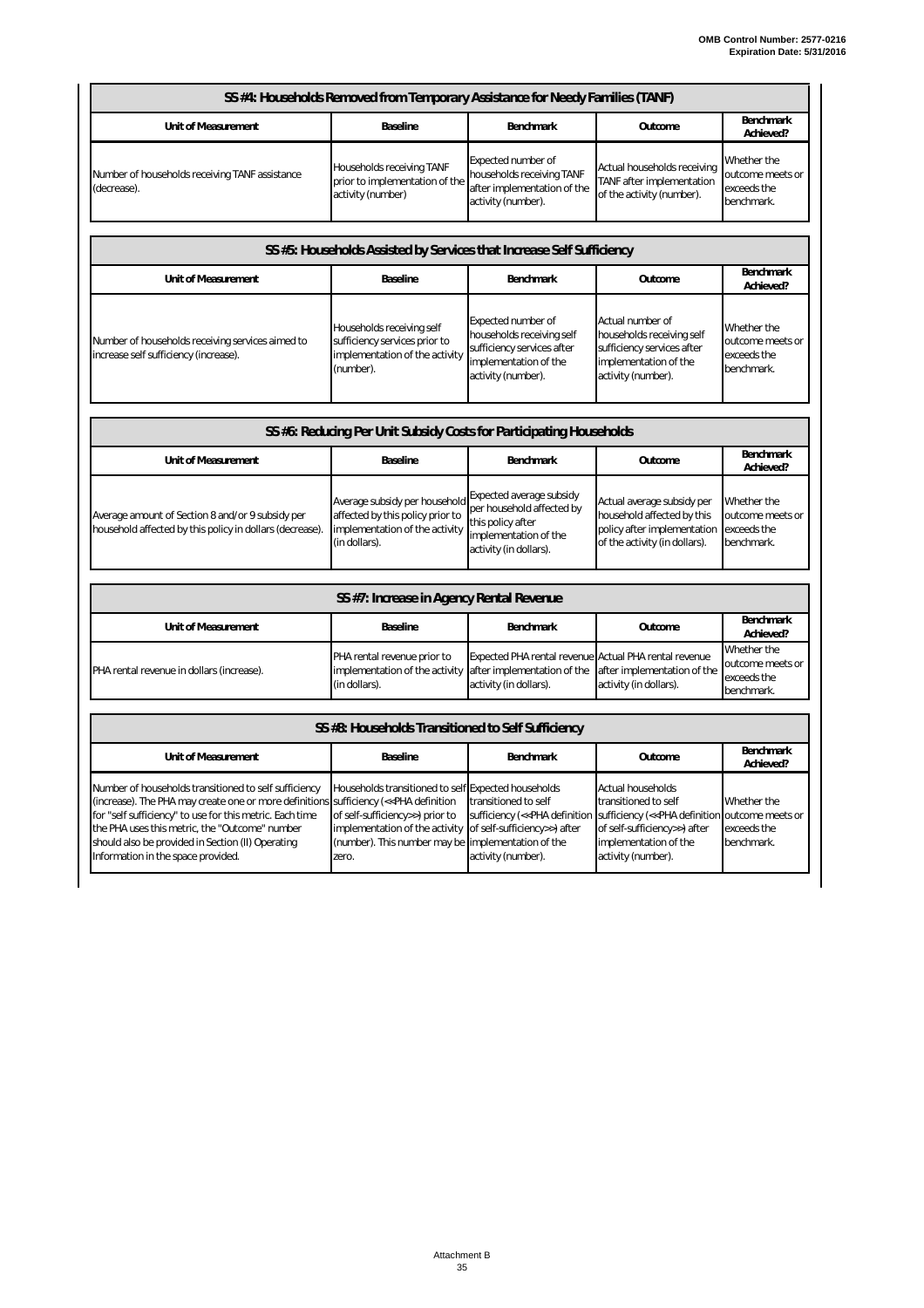#### **Unit of Measurement Baseline Benchmark Outcome Benchmark Achieved?** Number of new housing units made available for households at or below 80% AMI as a result of the activity (increase). If units reach a specific type of household, give that type in this box. Housing units of this type prior to implementation of the activity (number). This number may be zero. Expected housing units of this type after implementation of the activity (number). Actual housing units of this type after implementation of the activity (number). Whether the outcome meets or exceeds the benchmark. **Unit of Measurement Baseline Benchmark Outcome Benchmark Achieved? Unit of Measurement Baseline Benchmark Outcome Benchmark Achieved? Unit of Measurement Baseline Benchmark Outcome Benchmark Achieved?** Number of households at or below 80% AMI that would lose assistance or need to move (decrease). If units reach a specific type of household, give that type in this box. Households losing assistance/moving prior to implementation of the activity (number). Expected households losing assistance/moving after implementation of the activity (number). Actual households losing assistance/moving after implementation of the activity (number). Whether the outcome meets or exceeds the benchmark. **Unit of Measurement Baseline Benchmark Outcome Benchmark Achieved?** Number of households able to move to a better unit and/or neighborhood of opportunity as a result of the activity (increase). Households able to move to a better unit and/or neighborhood of opportunity prior to implementation of the activity (number). This number may be zero. Expected households able to move to a better unit and/or neighborhood of opportunity after implementation of the activity (number). Actual increase in households able to move to a better unit and/or neighborhood of opportunity after implementation of the activity (number). Whether the outcome meets or exceeds the benchmark. **Unit of Measurement Baseline Benchmark Outcome Benchmark Achieved?** *Housing Choice* When citing the statutory objective to "increase housing choices for low-income families," include all of the following metrics that apply: *HC #1: Additional Units of Housing Made Available HC #2: Units of Housing Preserved* Number of housing units preserved for households at or below 80% AMI that would otherwise not be available (increase). If units reach a specific type of household, give that type in this box. Housing units preserved prior to implementation of the activity (number). Expected housing units preserved after implementation of the activity (number). Actual housing units preserved after .<br>implementation of the activity (number). Whether the outcome meets or exceeds the benchmark. *HC #4: Displacement Prevention HC #5: Increase in Resident Mobility HC #6: Increase in Homeownership Opportunities HC #3: Decrease in Wait List Time* Average applicant time on wait list in months (decrease). Average applicant time on wait list prior to implementation of the activity (in months). Expected average applicant time on wait list after implementation of the activity (in months). Actual average applicant time on wait list after implementation of the activity (in months). Whether the outcome meets or exceeds the benchmark.

Number of households that purchased a home as a result of the activity (increase). Number of households that purchased a home prior to .<br>implementation of the activity (number). This number may be zero. Expected number of households that purchased a home after implementation of the activity (number). Actual number of households that purchased a home after implementation of the activity (number). Whether the outcome meets or exceeds the benchmark.